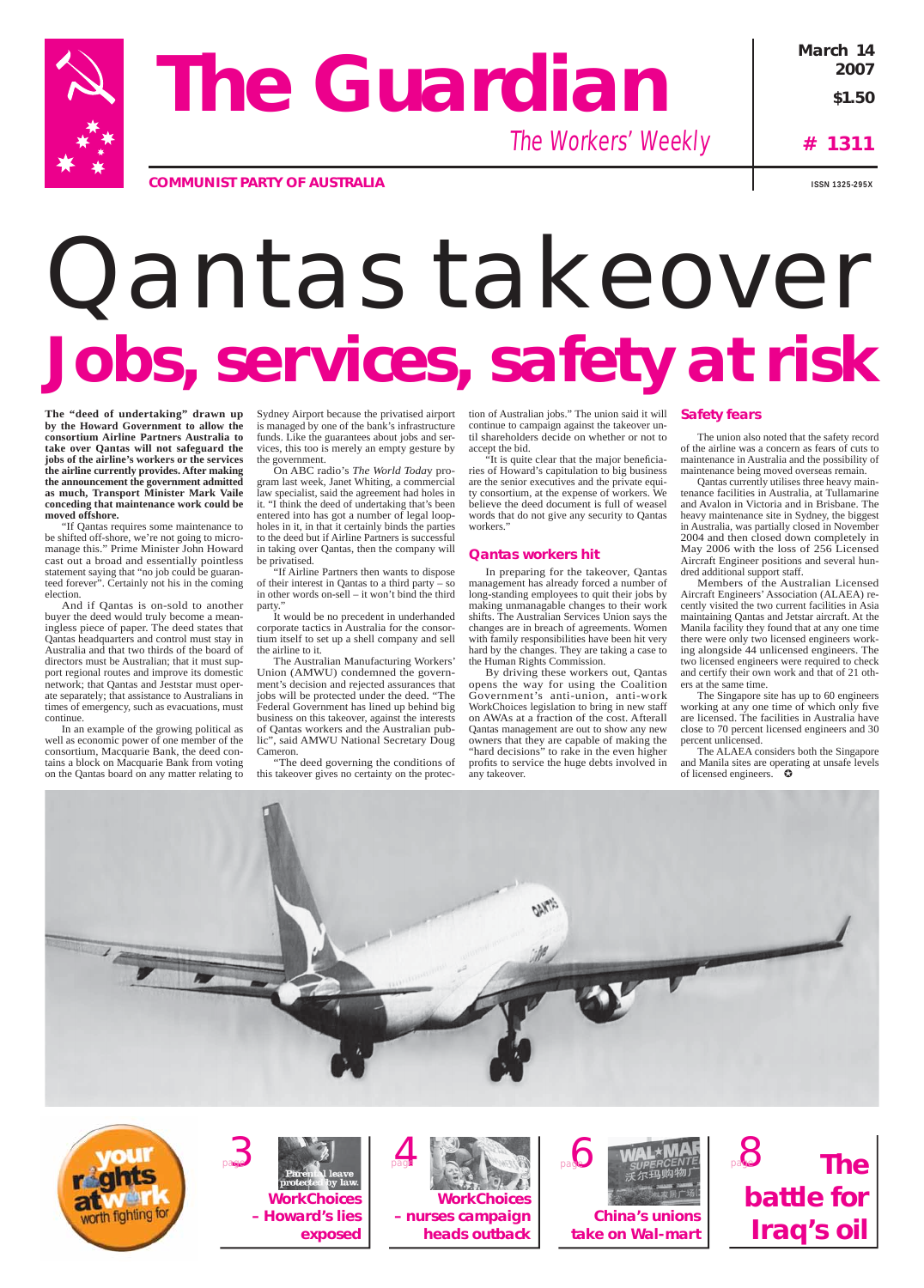### *The Guardian*

Issue 1311 March, 14 2007

#### **For principled unity**

**The decision of the Greens to give the Labor Party, and in some electorates other progressive candidates, its second preference vote in the NSW state election on March 24, is a principled and signifi cant step. The aim of the Greens is not only to win seats for themselves but to ensure that the Coalition parties led by arch-right-winger Peter Debman does not succeed in their ambition to form a government.**

**In making the announcement, Lee Rhianon, MLC and**  leader of the Greens in NSW, has expressed justified reserva**tions in the Labor Party Government of Morris Iemma. There are many shortcomings in the policies and work of the government going back to the days when Bob Carr was Premier. The right faction in the ALP has retained control of the party machine and the majority of State Labor Party parliamentary representatives, and there is no expectation that this is going to change in the near future.**

**The main, but not the only consideration, is to ensure that the Liberal/National Party coalition does not break through. The appointment of Peter Debman as leader of the Coalition put the extreme right-wing faction, which can be described as being neo-fascist on a number of questions, in control. This would be an even greater disaster for the state than another ALP government.**

**As far as is known the ALP does not intend to also make a principled decision and give Labor Party preferences to Green candidates. They fear that the media would launch a vicious campaign against the Labor Party asserting that it has "gone to the left" and is appeasing the "rabble-rousers" in the community, such as those who are campaigning against the big developers and the coal mining companies which are ripping the heart out of the state in disregard of the urgent environmental and other problems facing the community. It is obvious to all that a right-wing Labor government in practice gives fi rst preference to the needs of the corporations and the developers.**

**This is one of the reasons why "independents" are standing in a number of electorates and have already made a dent in the number of seats held by both the ALP and the Coalition. This trend could go even further in the coming State election. Of course it will be necessary to watch out for bogus independents and small parties that serve to divert votes through the preferential system back to the major parties.**

**To this extent the Greens and the independents are bringing about the unravelling of the two-party system of Liberal and Labor that has dominated Australian politics for the last 100 years. This stranglehold must be broken if Australia is to start taking steps in a new political direction which are genuinely people friendly.**

The front page news reveals that despite John Howard flinging

**Sooner or later the membership of the Labor Party has to reconsider the course that has for so long been taken by their leaders – always compromising and making deals with the big money end of town while throwing their working class electorate peanuts when it comes to education, health, housing, workers' compensation, IR laws and other community needs.**

**It is because of these inadequacies that many voters see very little difference between the policies of the two major parties**  and why the ALP is seen as the "alternative party of capital**ism". Many are now actively looking for alternatives.**

Kevin Rudd has dinner with Brian Burke? The least of our worries.  $\bullet$ 

**We see what happens when principle is abandoned. It was the decision of the Victorian Labor Party to give the Family First Party their preference that gave Howard a conservative majority in the Senate in the last federal election. It was a scandalous decision which gave Howard the opportunity to push his agenda (including WorkChoices) through the Senate and impose it on the working people of Australia with all its dire consequences for workers and their families.**

**It will be a big step when the left and progressive elements in the Labor Party insist that their Party, in a principled way, decides to exchange preferences with all of the left and progressive parties.**

"We're disappointed that the government has compromised children's health following misleading representations from tobacco retailers.

**The Communist Party has always been in favour of such**  unity. In the NSW state elections we advocate a first vote for **the Greens, secondly, other progressive candidates who are also for progressive unity, then the Labor Party and always put the Liberal/National Party Coalition last.**

"In the short term, retailers choosing to continue displaying this deadly and addictive product could at least be required to show a graphic warning picture of equal size."

#### **PRESS FUND**

Action on Smoking and Health Australia **C** 

**Rental accommodation is getting extremely hard to find in some of Australia's largest cities, and rents are skyrocketing. That's capitalism! If you're tired of being ripped off by the system, and if you like our coverage of news and current affairs, you can fight back by contributing to** *The Guardian* **Press Fund. The Fund is intended to assist with the many costs of producing the paper. You can contribute to it by sending in a cheque or money order, or just by dropping in a cash donation, prior to the next issue. This week we offer our sincere thanks to the following, for their generous support:**

**Bert Appleton \$100, A Attard \$20, D A \$10, R Girvan \$5, Peter Hackett \$100, K M \$10, "Round Figure" \$15**

**This week's total: \$260. Progressive total: \$1120.**

## **Corruption greases the wheels…**

Julie Messenger

**In last Thursday's** *Sydney Morning Herald* **(March 8, 2007) on page 16 they printed the usual daily cartoon by Moir. (Without a doubt one of Australia's most brilliant of his profession.)**

It was of a television news presenter describing a political scandal.

Over six frames it read: "In sensational breaking news it has been revealed that the newly appointed minister … is said to have shaken the hand … of the man who is rumoured to have danced with the wife … of an ex-colleague … who once was seen to slap the back of … disgraced ex-Premier Burke".

Exactly!

all the mud he could scrape up at Kevin Rudd over the "scandal", the Rudd-Burke affair did not hurt the opposition leader – in fact his popularity *increased!*

The Australian people are so used to the lies, the secret deals, the sackings of disgraced ministers and internationally-criminal multihundred-million-dollar "Wheat for Oil" – type scandals, it should not come as a surprise if a few dinners between an opposition leader and an ex-premier with a criminal conviction were bound to sink from sight after a few days.

The Iemma Labor Government in NSW is set to be comfortably re-elected on March 24 – despite the "jobs-for-the-boys", the Cabinet reshuffles to "punish" incompetent ministers and the hundreds of millions of dollars lost on doomed-from-the-start public/private partnership deals. Not surprising either is that all of the publicly acknowledged funding from property developers to the Carr and Iemma Labor governments over the last 10 years has outstripped contributions from trade unions.

The cases of corruption that come to the surface involving individual politicians or the businessmen who buy them off are just the tip of the iceburg. The *system* is corrupt. It is more true today than ever before: "Corruption greases the wheels of capitalism".

### **Child health compromised in Tasmanian tobacco decision**

**Tasmanian churches, child health and community organisations have expressed disappointment with a Tasmanian government decision to leave shop displays of tobacco in the faces of children. But the organisations have welcomed government decisions to ban smoking in cars carrying children and to ban fruit-fl avoured cigarettes.**

A large coalition of health and child welfare organisations had urged the Lennon Labor Government to protect children by putting tobacco products out of sight in shops. But the government has announced it will continue to allow one square metre of tobacco displays (and four square metres in tobacconists).

Spokesperson for the coalition, Dr Harley Stanton (Tasmanian resident, former WHO health expert and President-elect of the Asia-Pacific Association for the Control of Tobacco) said: "The decision will reduce display, but it's not good enough. One square metre of tobacco display in kids' faces is still one square metre too much.

"We urge the government and all MPs to review this decision and to bring a total display ban into effect as soon as possible.

Churches supporting removing tobacco from children's view are the Baptist Union, Catholic, Friends (Quaker), Lutheran and Uniting Churches of Tasmania; the Tasmanian Council of Churches; the Church of Christ Hobart; and nationally, the Public Affairs Commission of the Anglican Church.

The churches and their allies have pointed to independent research showing retail displays normalise tobacco to children and predispose them towards smoking.

"We are also very disappointed that the government will allow child staff to continue to sell tobacco products – leaving them even more associated with acceptable child behaviour."

Australia-Cuba Friendship Society, ACFS



*Entry by donation. Coffee & tea provided. Merchandise on sale.*

**For more information contact: Lefki on 93672622 or Vinnie on 0419 812872 Email: acfsperth@gmail.com Australia-Cuba Friendship Society, ACFS**

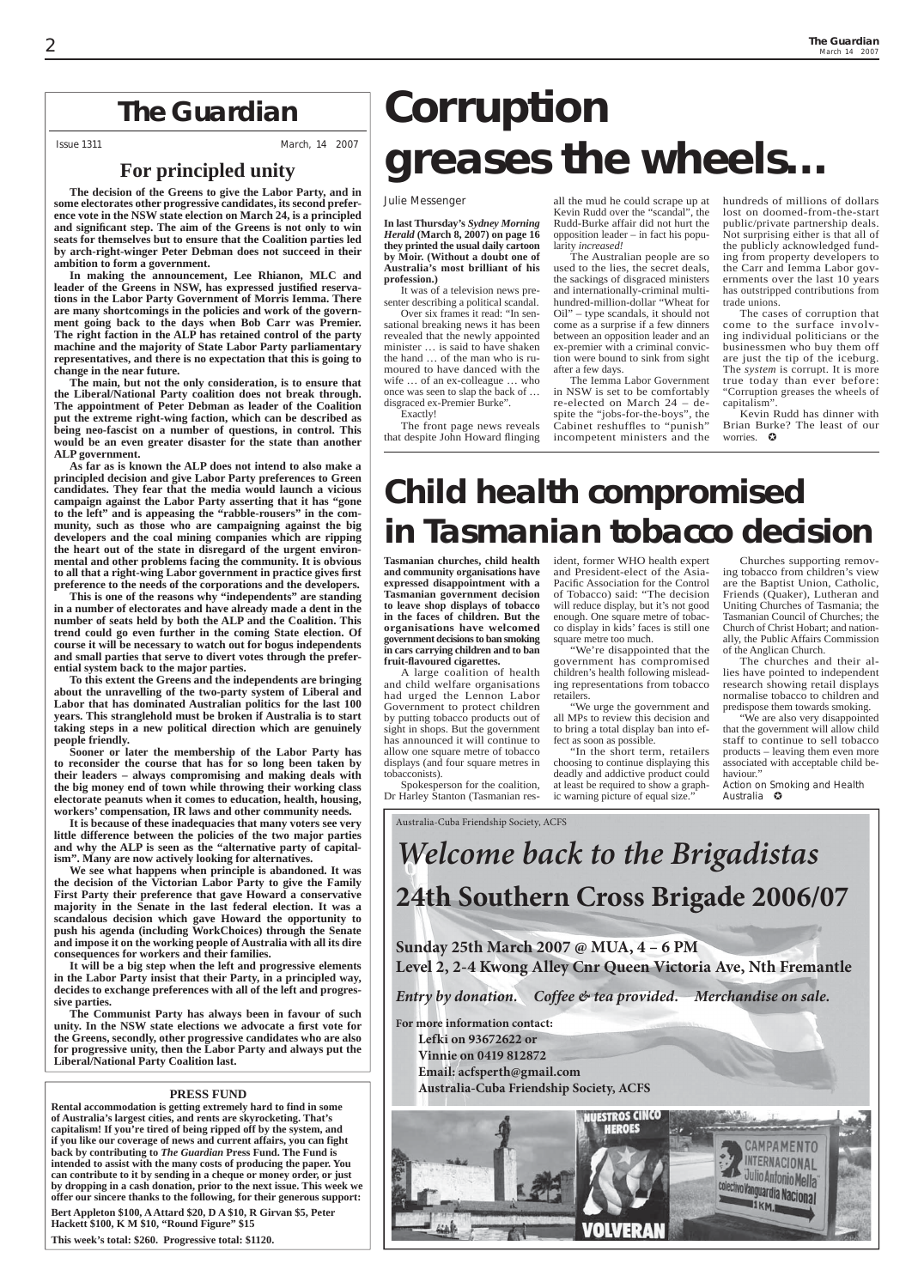Bob Briton

**In 2002, John Howard himself referred to the subject of the lack of time left to families after meeting work commitments as a "barbeque stopper". Since then, WorkChoices has further undermined the ability of workers to negotiate hours of work that allow them to attend adequately to the needs of their families. The situation has now moved from being a barbeque stopper to a hot election issue with anger at deteriorating purchasing power and quality of family life nearing boiling point in many households.**

Howard & Co sought to buy off opposition to the demands of the 24/7 world of work imposed by neoliberal globalisation with tax cuts, changes to the Family Tax Benefit and the baby bonus. Introduced in 2004, the bonus has grown from a non-means tested \$3,000 grant to a \$4,000 one last year and is due to go up to \$5,000 this July. Unfortunately for Howard, the craftily directed bribe is being quickly swallowed up as young couples struggle to meet their steep housing and childcare costs and their spiralling food and fuel bills.

Since taking office, the Coalition Government has shot down every attempt to introduce universal paid maternity leave and other forms of carer's leave. While the Commonwealth and state public services and some sections of the banking, finance and hi-tech industries have maintained reasonable standards of maternity leave, the overall picture for Australian women is bleak.

WorkChoices pays meaningless lip service to the idea of maternity leave in one of its "guaranteed" five minimum conditions that allows for one year of unpaid maternity leave. This "guarantee" to rehire the returning worker can be sidestepped by companies claiming "operational reasons". Even this less-than-token measure can be scrapped by the signing of an Australian Workplace Agreement (AWA). Before WorkChoices – and before the government erected a wall of secrecy around the details of current AWAs – 93 per cent of AWAs had no provision for maternity leave.

The results of this neglect are now in. Australia has a declining fertility rate which now stands at 1.8 children per woman of childrearing age. It has the eighth lowest workforce participation rate in the OECD for women between the ages of 25 and 44 years. More and more Australians are finding the work/ family balance impossible. Federal Treasurer Peter Costello's suggestion that working families should tackle the future problems of an aging society by having "one for mum, one for dad and one for the country" is a sick joke.

> Resistance to theses sorts of changes is strong and will continue until fundamental social changes are brought about by a people's government. In the meantime, it is vital that the whole labour movement get behind these long overdue interim measures to take some of the pressure off the home-life of workers.  $\bullet$



Last week, the Human Rights and Equal Opportunity Commission (HREOC) released a report that captures some of the reality of these highly stressed times. Entitled *It's About Time: Women, Men*, Work and Family, the study is the result of numerous public meetings, focus groups and 181 submissions. HREOC president John von Doussa noted that patience with current social conditions is wearing thin. "This paper is not simply a talking point; it's a template for action", he said.

It's About Time contains 45 recommendations to Australian governments to help workers meet their responsibilities as parents and carers. Among them are calls for:

• A national, government-funded 14 weeks paid maternity leave scheme

• 12 months unpaid carer's leave

• Changing the child-care rebate to make it a fortnightly payment

• Financial assistance for sole parents returning to work • Tax breaks for companies pro-

viding childcare

• Extending the super co-contribution to carers

> markably unscientific. Despite mounting evidence to the contrary, he dismissed renewable energy as unreliable and inadequate to meet Australia's power needs. He conceded that establishing nuclear power would take 15 years and involve enormous expense. Nevertheless, he claimed that new technology would soon make long-term storage of nuclear waste feasible – as if this was all that mattered, even assuming it was true.

• Financial incentives to encourage schools to provide afterhours care

• A national pre-school year for all four-years-olds

• More data from the Bureau of Statistics and other agencies about work, pay and care

• Employers to be obliged to reasonably consider requests for flexible work arrangements with a right of appeal for refusals

• Grants to assist companies to develop better conditions in parttime work

• A federal government commitment to reduce the gender pay gap

> Echoing Howard's argument for not ratifying the Kyoto Protocol, one industry spokesperson commented that a carbon scheme should only be introduced if all the world's nations agreed to do so. He even suggested that if such a scheme were introduced, the coal industry should be exempted, presumably because of its economic importance. It is entirely possible that the Howard Government might do just that, given its tendency to dance to the industry's tune. Zwitkowski's declaration that "clean coal" technology would take 20 or 30 years to implement is a cogent point. Britain's Stern Report, released last year, concluded that cuts in emissions have to commence immediately, with major cuts within ten years. There is little chance of that happening under a Coalition Government, because of its intransigent support for the coal and uranium mining industries. But cheer up! His advocacy of nuclear power will be one major reason for his government – and perhaps he himself – failing in the federal election poll later this year.  $\bullet$

The response from the big end of town to the report has been predictable. Peter Hendy of the Australian Chamber of Commerce and Industry called the report "naïve" and packed with unrealistic "ambit". "Employers are also very concerned at any proposal that would see more employees suing their employers on matters that can

be worked out using a little common sense and mutual understanding. All this would do is reward lawyers and destroy working relationships." The current, unregulated mess that is proving so damaging to families is

The Federal Government will doubtless ignore HREOC's recommendations for paid maternity leave the same way it ignored calls from the Equal Opportunity Commission

just fine by the bosses.



in 2002. As university lecturer and social commentator Eva Cox lamented, "How many reports does it take for politicians to deal with this vital issue?" It looks as though it will be up to a future Labor Federal Government to deliver on paid maternity leave and the "right to request" more family-friendly work arrangements. IR spokesperson Julia Gillard and Tanya Plibersek are reported to be ready to put such policies to the ALP's national conference next month.

### **Switkowski promotes the nuke "solution"**

#### Peter Mac

**Applauding the supposed advantages of nuclear power, former Telstra boss Ziggy Switkowski has suggested that the Howard Government will soon put a price on greenhouse gas emissions. Zwitkowski headed the committee which recently recommended Australia generating electricity by nuclear power. Last week he declared: "Once carbon dioxide emissions are costed and … people make a decision they really do want to reduce greenhouse gas** 

**emissions, then the only alternative which is cost-competitive, clean and safe … is nuclear power."**

Clean and safe! Apart from conceding patronisingly that nuclear waste storage was an "emotional" issue, and his absurd implication that the Australian people can't make up their minds as to whether greenhouse gas emissions should be cut, Switkowski ignored the huge hazards of nuclear power generation.

In contrast, one leading Chinese nuclear scientist recently stated bluntly that nuclear power involved great hazards, and that Australia should not develop a nuclear industry because of the enormous expense.

For a nuclear physicist, Zwitkowski's approach seems re-

In point of fact, rapid advances are already being made in renewable energy power generation. The company Origin Energy has built a pilot plant to produce the new "sliver" solar cells, which produce energy far more efficiently than the currently-available photovoltaic cells. This will reduce the cost of solar energy production below that of coal-fired power plants, bringing the installation of domestic solar power facilities easily within the financial reach of many Australian families.

The NSW town of Bourke also plans to build a windfarm to supply its power needs. It will join Moree and Mildura, which are installing solar power plants, as renewable energy centres.

Notwithstanding its flaws, Zwitkowski's statement is in some respects highly significant. Last year, for the first, time John Howard began to seriously discuss introducing a carbon trading scheme. However, representatives of the coal industry subsequently expressed bitter opposition, and Howard has remained largely silent on the issue since then.

Pete's Corner

## **Families WorkChoices pressure**

Reality: 93% of AWAs had no provision for maternity leave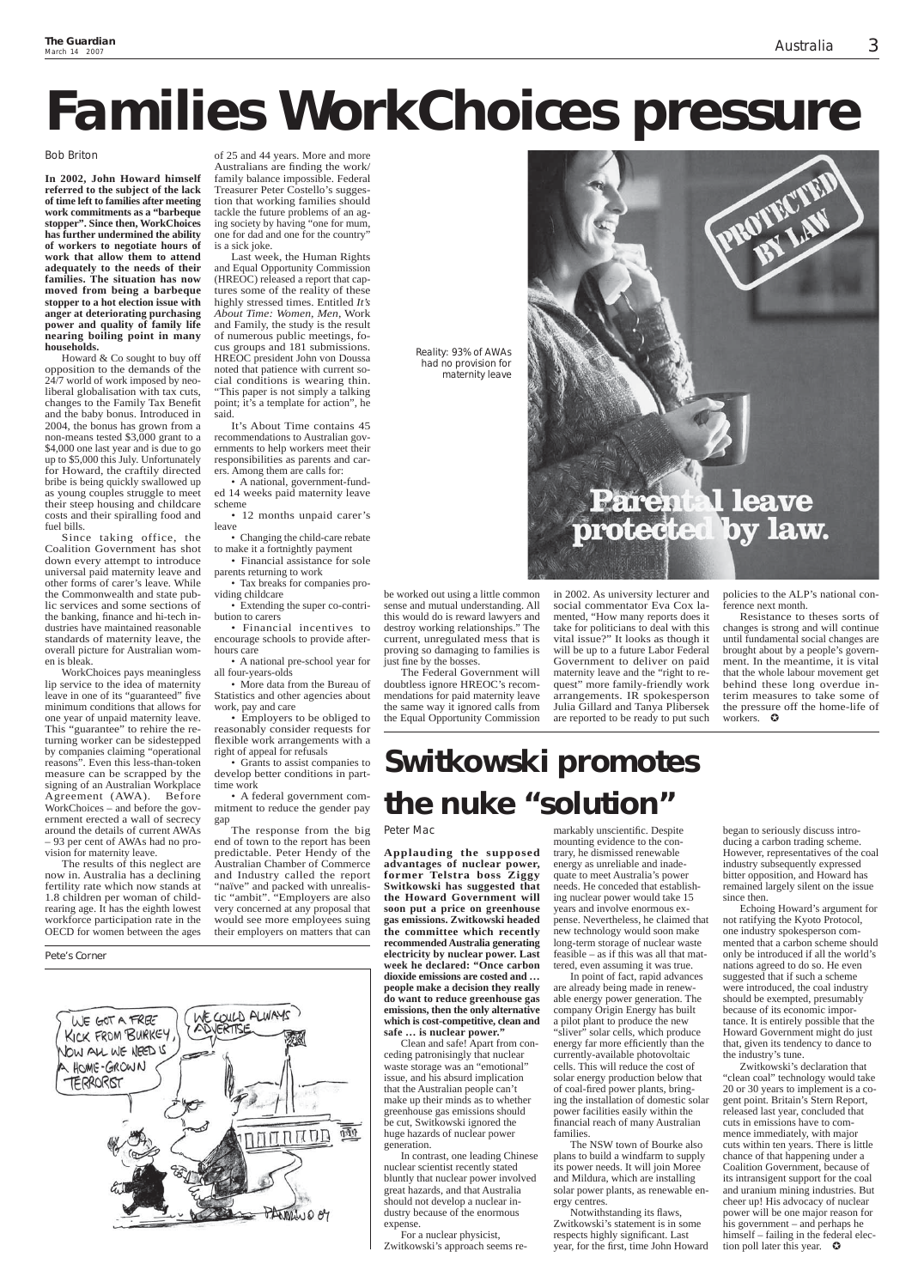**NSW Nurses Association (NSWNA) members in Broken Hill stepped up their** *Nurses Rights at Work: Worth Fighting and Voting For* **campaign last week with a regional event depicting the impact of state and federal industrial relations laws on the nurse shortage.**

Photos of many concerned nurses from across the Far West were assembled in a "Sea of Nurses Faces" at the action to show the community the human face of this important State election issue within their local area.

NSW public hospital nurses are currently protected from those laws by State legislation. *The Nurses Rights at Work: Worth Fighting and Voting For* campaign is being run in the lead-up to the NSW State election on March 24 to highlight the negative impact laws such as the federal Coalition Government's new industrial relations laws would have on nurses and the public health system.

For the past few weeks the campaign has mainly consisted of radio and television advertisements advising the people of NSW that the Iemma Government had eased the situation regarding nurse shortages in public hospitals and warning of the negative consequences of a Liberal government replacing state legislation by the federal laws.

The regional events, which started last week, are being organised by local nurses and will depict the faces of many of the local nurses who would be negatively affected by such a policy.

Over the next two weeks similar regional events will be held in the Hunter, Illawarra, NSW South Coast, New England and the greater Murray region. These will culminate in a major event in Sydney later in the month.

> union has officially received from Debnam on this industrial relations issue is: "I have made it clear that public hospital nurses will remain in the State system, with pay and conditions not only maintained, but enhanced".

> "Talk about a detail-free zone", said Brett Holmes. "Given the Liberal and National parties' wellknown and long-held views on industrial relations, nurses find it very hard to take such a loose commitment, on such an important issue for them and our health system, seriously. Especially as it is made ahead of an election and while the new federal industrial relations laws are causing the Howard Government so many problems.'

NSWNA general secretary, Brett Holmes, said more than 120 NSWNA branches have passed a resolution in the last few weeks strongly supporting the current State-based industrial relations system for public hospital nurses.

Nurses know that those state laws have played a big role in improving the wages and working conditions of public hospital nurses and protecting their rights at work.

> "Frankly, it is asking the nurses and people of NSW to suspend reason if you are asking them to believe that the Liberal and National parties would not eventually seek to introduce WorkChoices-style changes in public hospitals. A leopard doesn't change its spots", Mr Holmes said.  $\bullet$

In fact, the single biggest contribution to rebuilding the nursing workforce in recent years has come from the NSW Industrial Relations Commission. The pay rises it granted restored the relative value of the nursing profession and led to similar pay rises around the country, and a new workloads management clause was inserted in the NSW public-hospital-nurses state industrial award.

Subjecting public hospital nurses to industrial relations arrangements such as those the



Coalition Government has put in place, would undermine the bargaining power of nurses, reduce their rights at work and have a detrimental impact on attempts to overcome the nurse shortage. It would cause more nurses to leave the profession. This point will be emphasised at the regional events and depicted in the visual displays.

So far Liberal leaders have said very little about keeping public hospital nurses in the State system. In fact, the exact and only wording the

"The workers' disappointment will soon turn to outrage. Then Officeworks' management could have a much bigger problem to deal with", Belan said.  $\bullet$ 

Recent Liberal Party attacks on state-based pay rises for nurs-

es give nurses even more reason to be sceptical. For example, the federal Liberal Health Minister, Tony Abbott, recently attacked excessive pay rises for public sector workers, including teachers and nurses, in a *Sydney Morning Herald* article (February 14). Those comments follow last year's attacks on statebased nurse pay rises by the federal Minister for Ageing, Santo Santoro, and federal Liberal backbenchers such as Peter Lindsay.

(IWD) is marked on March 8 every year. The first International Women's Day march was almost 100 years ago, when socialists marched in support of women's suffrage and for other women's rights.  $\bullet$ 

In the next few weeks nurses will take action in regional NSW

### **Call centre collective canned by corporate crackdown**

**Workers at a North Rocks call centre in Sydney's north west are angry at the decision of their boss who refused to discuss a majority request for a collective workplace agreement.**

Telephone sales workers at Officeworks, a subsidiary of Coles Myer, say management is using the Howard Government's IR laws to block the majority decision that a union collective agreement be put in place.

Call centre worker Bronwyn Kuchin said that the decision

to ignore the workers' wishes highlighted the dangers faced by workers under the Federal Government's legislation.

"The majority of workers want to have a collective agreement. Yet, the company has flatly said "no" without a reason or even a discussion. The new laws allow them to get away with it. We are hard-working and loyal workers. The least the company could do is discuss this matter with us.

"If this is industrial relations un-

der John Howard's IR laws, well, it stinks", Bronwyn said.

Staff at the call centre, the vast majority of them women, have been given a deadline to sign the new contracts. The new contracts have personal leave days taken away, an inferior redundancy package to that enjoyed by other Coles' workers, no expiry date to the contracts and a clause allowing contractual changes by management at any time.

"We will refuse to sign. We won't be bullied into it. We simply don't want to go onto these individual contracts. The majority of us want to be on a collective agreement. We feel we will be safer and our jobs more secure if we stick together", Bronwyn said.

National Union of Workers NSW Secretary Derrick Belan said Officeworks would be smart to listen to the majority decision of their call centre employees.

"These workers are willing to tough this out. They have been treated like dirt. True, under Howard's harsh IR laws bosses can refuse to enter into collective arrangements, but how can that be beneficial to better productivity and loyalty?

"Centre management is even going against Coles' existing procedures. The rest of the Coles business accepts collective agreements. Yet, these managers can't even bring themselves to sit down and talk about it.

### **Cleaners win IWD awards**

**Three Liquor, Hospitality and**  Day Awards aim to recognise the **Miscellaneous Workers' Union (LHMU) members have been praised by the ACT Minister for Women, Katy Gallagher, for their outstanding work on behalf of other women workers.**

The three Canberra women, Marija Cupac, Lena Sukloska and Christine Wagland were recipients of this year's ACT International Women's Day Awards.

Marija, Lena and Christine all work as cleaners in Canberra and have actively worked as part of a team to improve the working lives of all national capital cleaners, the majority of whom are cleaners from immigrant backgrounds.

The Minister praised the tireless efforts of cleaners to get community and media support.

The International Women's

outstanding achievements women make in a diversity of roles across the Canberra community, the ACT Minister for Women, Katy Gallagher said.

The Minister said the tireless efforts of Marija, Lena and Christine have helped ensure the continued success of the Clean Start: Fair Deal for Cleaners campaign by winning community support, initiating public protest and bringing their issues to the forefront of the media's attention.

International Women's Day

## **Nurses highlight risks of Liberal IR policies**

#### May Day in Havana?

Like to join people from all over the world in the second annual **May Day World Brigade to Cuba?** 

A 14-day program from April 22 to May 6 will show you some of many impressive achievements of the Cuban Revolution and other places of historical and cultural interest.

Contact the **Australia Cuba Friendship Society** for more information. Phone Bob Briton on **0418 894 366** or Vinnie Molina on **0419 812 872** Email **vinniemolin@hotmail.com**

**Entitlements, jobs** 

**at risk at ACL**

**The Australian Manufacturing Workers' Union (AMWU) is fi ghting to secure the entitlements of workers at auto parts company ACL Bearing in Launceston.**

The company has already announced redundancies for 90 workers over the next six months, but there are fears more could be out of work soon.

AMWU National Secretary elect, Dave Oliver, said the company was seeking a wage freeze and had indicated that an extra 20 redundancies were likely if this did not happen.

"We are very concerned about the financial viability of this company and workers' redundancy entitlements and we are meeting the company this week to gain assurances that everyone who is made redundant gets their full entitlement," said Oliver.

Oliver also condemned the Federal Government for refusing to assist the company and for neglecting industry policy for the manufacturing sector.

"The company sought assistance from Federal Industry Minister, Ian MacFarlane, who basically told them there was nothing he could do for them. This is a clear example of the Coalition Government turning their backs on the manufacturing industry once again."

"The flow-on effect of these 90 redundancies will probably quadruple the actual losses to the Launceston community."  $\bullet$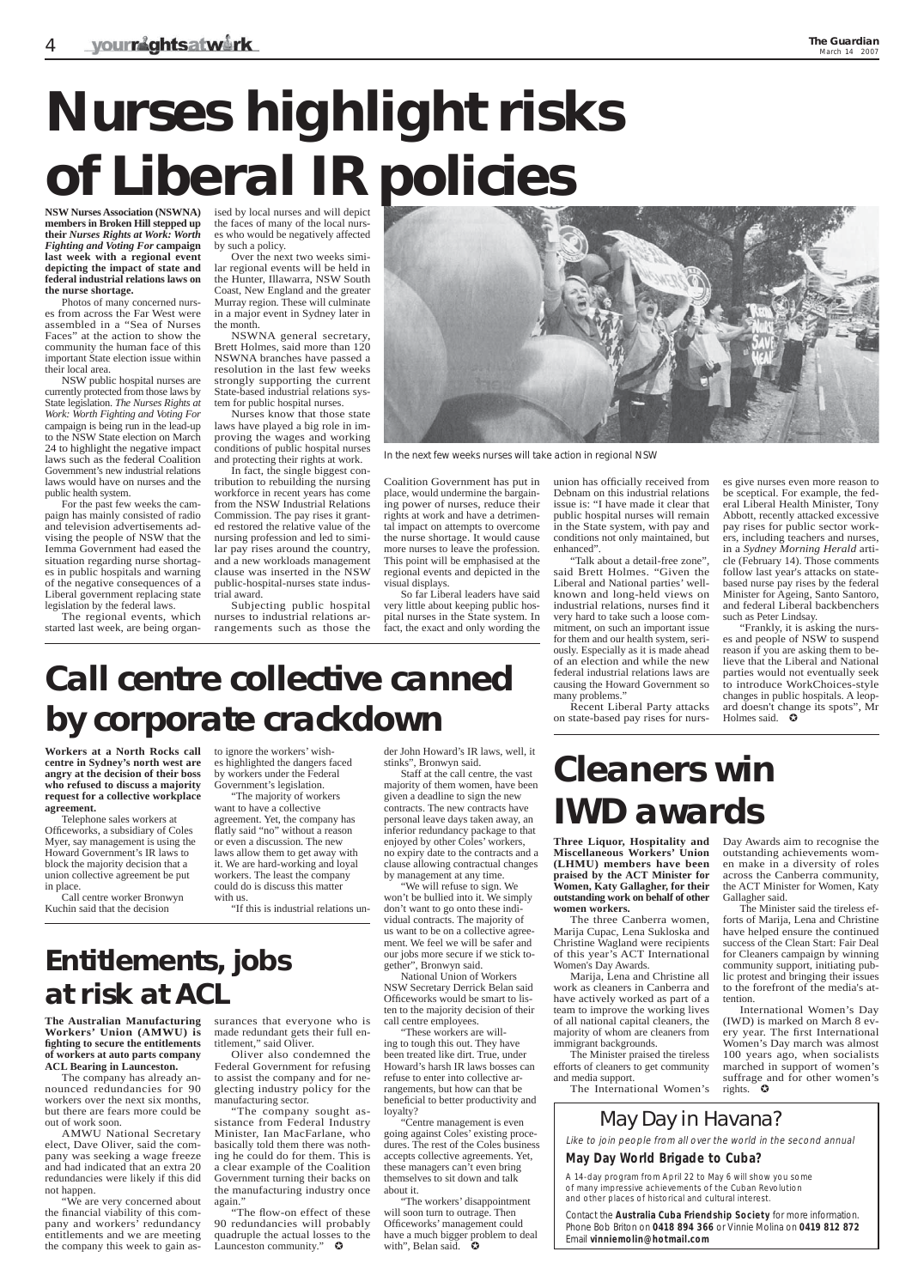**A proposal by Federal Indigenous Affairs Minister Mal Brough to axe all Federal funding for urban Indigenous housing and divert it instead to bush communities has sparked a fi ery debate. The Minister has been reviewing Indigenous housing funding for the past six months and announced last month that he would be seeking Cabinet approval for the changes.**

He says they will help target Indigenous-specific housing funding where it is most needed – that is remote communities – and address corruption and mismanagement by Aboriginal land councils and housing bodies.

Now, despite growing fears of a rental and private housing crisis across Australia, Mr Brough says most Indigenous people in urban centres don't need Indigenousspecific housing anyway.

In September last year, the Minister warned State and Territory Governments not to expect big funding increases, saying they had under-spent Federal Indigenous housing monies by more than \$150 million in 2004-05.

The Federal Government was embarrassed a few months later when an evaluation of the Council of Australian Governments (COAG) trial site of Wadeye, in the Top End, revealed that each of several hundred homes in the overcrowded community housed an average of 16-17 people.

However, like others including Northern Territory Housing Minister Elliott McAdam, Mr Calma wants to find out more.

"The fact is that Indigenous people in cities have access to housing through a variety of sources", Brough said. "The overwhelming majority of Indigenous Australians in cities live in state public housing, private rental properties or either own or are buying their own home.

"This is not the case in remote areas and my proposal would see all the Australian government's Indigenous-specific housing funding directed to the area of most need – people living in remote communities.

"Mal Brough claims there is rorting in the current system. Responsibility for Indigenous housing was transferred to the Commonwealth from ATSIC in 2004, so the government has had the power for two-and-a-half years to stamp out this alleged rorting", she said.

"At present, only 40 per cent of the \$240 million spent on new Indigenous housing and maintenance is directed to remote communities.

"This imbalance needs to be

addressed if we are serious about tackling housing issues in remote communities.

"Redirecting the Indigenousspecific housing programs would have little impact on urban Indigenous Australians. It would however make a huge difference to remote areas where there are no alternative housing options."

While few further details of the plan have been released, it is understood that more than \$100 million will be cut from the budgets of 600 Indigenous housing bodies throughout the country.

"Issues like overcrowding are chronic in many remote communities. A sensible, practical approach is to ensure that taxpayers' dollars are directed to the area of greatest need.", Mr Brough said.

Aboriginal and Torres Strait Islander Social Justice Commissioner Tom Calma has reportedly questioned whether such targeting of Indigenous Australians might breach anti-discrimination legislation.

> Mr Calma was a strong critic of federal government changes to the *NT Land Rights Act 1976* that last year paved the way for 99-year town or land leases to be issued over Indigenous land.  $\bullet$

"I would be interested to test whether this contravenes the Racial Discrimination Act – that's something we want to find out when we see the details", he reportedly told *The Australian* newspaper.

Opposition Indigenous Affairs spokeswoman Jenny Macklin responded to news of the proposal by saying it would only exacerbate the current housing crisis, especially for the majority of Indigenous Australians who live in urban areas.

"Taking away money from Indigenous Australians in urban areas will not solve these problems. In fact it will only make them worse. Stripping money from maintenance of existing urban housing stock won't help the situation either."

Queensland Democrats Senator

Andrew Bartlett also weighed in, saying the government's reasoning was reminiscent of the same arguments promoted by controversial former One Nation leader Pauline Hanson.

"This sounds very much like yet another major, ideologically driven, 'one-size-fits-all' change foisted on Indigenous people and groups without consultation", he said.

"There are different challenges facing Indigenous people in urban areas to those who live in remote communities, but it is naïve to think that these can all be easily addressed by 'mainstream' services.

"We should not be reinforcing that myth that 'real' Aboriginal people only live in remote areas and not in the cities."

the commemoration to hear guest speaker Cheryl Davenpo **talk on the role of women in the public sector.**

Redfern-based Aboriginal Housing Company Chief Executive Officer Mick Mundine issued a statement describing the proposal as 'crazy' and likely to worsen the homelessness problem, creating overcrowded ghettoes in the inner cities.

"Most Australians are not aware that last year the United Nations declared that Australia has the worst Indigenous housing in the world", he said.

"The fact remains the best way to deliver services to Aboriginal people is through well-resourced Aboriginal service providers.

"We know what our people need. For the most part, Aboriginal organisations have done their best to provide services within the financially anorexic environment the government has created.

"It is government neglect and stupidity that has led us to the desperate place we find ourselves today. Mal Brough says there is corruption in Aboriginal organisations. I say to him 'show us the proof '… I also challenge Mal Brough to show us a perfect mistake-free system even within his own government. Need we remind him of AWB (the Australian Wheat Board)?"

John Howard is nothing if not a hypocrite. He has been the head of a government that for 11 years has viciously attacked Indigenous rights in every area: health, housing, land rights, reconciliation, education – the list is long. Last week he used the 40th anniversary coming up in May of the referendum on Indigenous rights to "recapture its spirit of support for Aborigines". Speaking at a Global Foundation gathering, Howard stated, "The gulf between the first Australians and other Australians on economic and social outcomes is a measure of the distance we still have to travel". He must mean backwards. (The Global Foundation was set up in 1998 as a spearhead for big business both here and internationally. It has a membership of 180 global corporations, universities and individuals. Just the place to take Indigenous right forward!)

*Forbes* magazine's 2007 billionaires list was unveiled last week. It is notable for the growing gap globally between the *haves* and *have nots*. The number of billionaires is 19 percent higher than last year when there were 793. Their total net worth grew 35 percent to \$US3.5 trillion. Among those joining the list is Howard Schultz, the founder of Starbucks. Microsoft chairman Bill Gates is the richest man for the 13th straight year with \$US56 billion.

The release last week of the Australian Vice-Chancellors' Committee Student Finances Survey demands a complete review of government support services for students. "It is outrageous that more students are living in poverty now than six years ago", said University of Sydney Students' Representative Council President, Angus McFarland. "A quarter of students are admitting that they miss classes in order to survive." The amount of students obtaining loans to survive has more than doubled in the last six years and now averages \$5,000 per loan – nearly half the average income of undergraduate students. Said Mr McFarland, "The Howard Government needs to get its priorities right. If it

believes in addressing the skills shortage and securing the future of Australia it would invest in higher education and fairer income support for struggling students living in poverty."

And while on university funding, at the University of Technology, Sydney, the director of coaching, Tim McLaren, who has taken rowing teams to four Olympics, has resigned. He's taken a job as head coach and director of the California Rowing Club, a training centre at the University of California. Why? Because the UTS Student Union has lost its annual \$6 million in student fees as a result of the Howard Government's voluntary student unionism, and can no longer guarantee funding for rowing.

CAPITALIST HOG OF THE WEEK: is the NSW Minerals Council. The Council has attempted to censor the climate change debate by getting their lawyers to shut down a community-based climate change website. The website parodies the Mineral Council's big budget public relations campaign to promote the virtues of the coal industry.

## **Brough's housing bid sparks debate**



Aboriginal Housing Company Chief Executive Officer Mick Mundine describing Brough's proposal as "crazy"





**The Perth branch of the Communist Party of Australia celebrated IWD on Sunday March 11. Some 20 people gathered** 

Sheila Suttner from the CPA opened the function by dedicating the celebration of struggle for women's rights to the freedom of the "Cuban Five". The Cuban Five have been deprived of the right to be visited by their wives and daughters, and Shiela spoke of how hard it was for her to visit her son Raymond when he was imprisoned by the Apartheid regimen in South Africa for 11 years and says could not imagine how much more difficult it would have been not having the right to visit during





those difficult times.  $\circledast$  Sheila Suttner Guest speaker Cheryl Davenport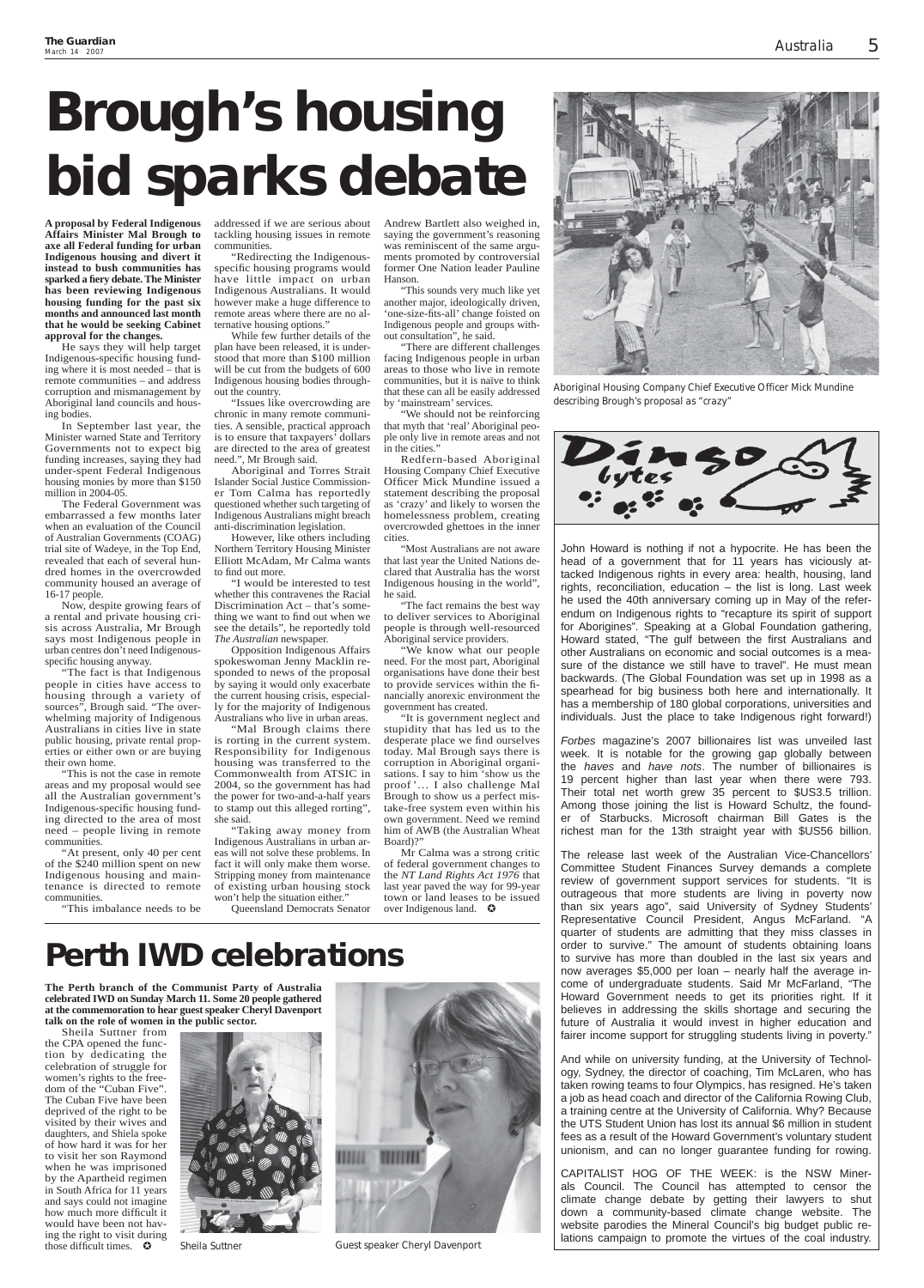## Unionising Wal-Mart The Chinese experience

Chris White \*

**At the high-rise Beijing headquarters of the All-China Federation of Trade Unions (ACFTU) I asked Ms Guo Chen from their Grass-Roots Organisation and Capacity Building Department to go through the steps which resulted in unionising Wal-Mart stores in China.**

Wal-Mart is the largest retail company in the world and is actively anti-union. 'No union at all' is its motto. A management handbook says that 'Staying union free is a full time commitment. The commitment to stay union free must exist at all levels of management – from the Chairperson of the Board down to the front line manager…The time involved is 365 days per year.'

#### **Breakthrough**

The China union breakthrough is therefore a significant achievement. The reputation of the ACFTU was that it unionised top-down with management approval. But arguably Wal-Mart was different and involved bottom up union building. Does this herald a shift from the unique Chinese servicing model to an organising model of unionism? Can the ACFTU be an effective collective bargaining voice for Chinese workers?

For years, the regional trade unions reported that Wal-Mart managers were opposed to unions in China. Local Wal-Mart management always rebuffed union approaches repeating, "our workers do not want to join. We are reluctant to have our Chinese workers in the union". Other multinationals agreed with Wal-Mart.

• that management not prevent workers from joining a union;

The 2003 ACFTU Congress resolved to set up unions among Wal-Mart workers and the unionisation of foreign multinationals began to be publicly debated.

China's Trade Union Law states that there is a legal right for 25 workers to start a local union committee in an enterprise. The ACFTU at the national and local level held meetings to unionise Wal-Mart. In 2005, again the request was made to each regional city union organisation and to local trade union cadres in branches to talk to the local management in Wal-Mart stores and ask them to allow their workers to be in the union. This was done, but were again rebuffed. In Nanjing the Trade Union Council was rebuffed 28 times. The top-down attempts were not successful.

On July 29, 2006, the first trade union committee in the world was formed in a Wal-Mart store. It was formed in secret and held at night to include night and day shift workers. A young 29 year old meat-packer was elected the leader and Chair and thumbprints recorded the union oath of the workers. Their names were kept secret at the local level so as to not give information to management. With the first 30 joining, the feeling was that it was historic.

Normally, the ACFTU did not organise from the bottom up as happens elsewhere where unions face hostile management. But elsewhere, unions had not succeeded in Wal-Mart either.

An article came to the attention of the ACFTU leaders in the Chinese business news asking, 'Is Wal-Mart or China's ACFTU the more powerful?

Finally in 2006, the trade union heads and organisers at a large meeting resolved on a unionisation drive:

• mobilise all workers in Wal-Mart into the union;

• give attention to a public campaign in mass media, TV and extensive leafleting and pamphlets, etc;

• increase material and manpower investment for unionisation;

• enforce legal provisions

• that hindering or limiting this right is illegal;

• that businesses investing in China must abide by local Chinese laws;

• increase investment in dealing with those workers who have been punished unfairly or mistreated by management;

• improve low wages and conditions.

#### **Into action**

The local union cadres went into action in front of Wal-Mart exits. Organisers handed out flyers and leaflets urging workers to join. Union pamphlets showed the benefits of joining with special offers for a range of services.

Local cadres met workers in restaurants and in their dormitories and homes at night.

Reports came in that young women were too scared to join as management would discriminate against them. Trade union cadres complained to management pointing out the law allowing workers to join. Management continued to say that their workers did not want to join.

The union locally discussed how to go forward. Wal-Mart's rude and arrogant attitude was reported in the newspapers. Journalists reported the contest, leading to a public outcry.

> But why is this significant? It sounds like "normal" organising to Australian trade unions. The last ACFTU Congress gave priority to unionising the workers in the foreign sector – target the biggest companies first and others would follow.

#### **Celebration**

There was a celebration and the singing of the Internationale. Photos and speeches of the young chairman, Ke Yunlong were distributed. He declared that it was "the most meaningful achievement of our lives".

> In China the main responsibility of unions is seen to be economic development. In all the enterprises, the union supports production and economic efficiency. In some enterprises the union head is also at the top of management. Finance for the union is guaranteed, as the enterprise is required by law to submit 2 percent financial assistance. There are union participatory rights particularly in state owned enterprises and increasingly in the private sector. But although there are "employee councils and assemblies", and rights for the union to conclude collective agreements, these collective agreements are not extensive and only cover 22 percent of the private sector. The ACFTU is not yet in a collective bargaining role to improve wages and conditions as in the West. But it has to respond to the increasing demands of its members. Chris White is a labour law researcher in Canberra and at the Flinders University School of Law. He was a former Secretary of the United Trades and Labour Council of South Australia ©



Union organisers worked seven days and nights in a row giving advice in the provinces. Legal advisors were used to help dispel the misgivings of those who feared to join the union. The union would defend their rights.

When Wal-Mart found out from the public announcement that trade union committees had been formed, they first responded adversely. Various tactics were used to intimidate workers not to join. They alleged that their workers had not joined voluntarily. But after an argument, management started to say locally that if 25 decided to join, then they would recognise the law.

Many workers were now saying they had a long aspiration to join, but were worried about being punished or dismissed and worried to raise their demands. Other union local committees emerged in stores. Unionising Wal-Mart became a national and then an international story.

The head of Wal-Mart China came to the ACFTU headquarters and claimed the company wanted to play a greater role. One point they put up was that the local management could be the Chair of the union committee. This was rejected. Wal-Mart then said that it would be better if they organised the trade union committee elections, rather than the union.

#### **Workers call for bigger union role**

In response to this the ACFTU surveyed the union members who all said the union should play the bigger role and that union candidates should come from the workers and not be put up by management. Back in the stores, this was debated and workers insisted that they had to elect the union committee. They did not want "an employers' union". Wal-Mart had to back off.

Eventually Wal-Mart made an agreement with the unions.

Workers are to seek guidance from the union, membership is voluntary and open to all, and democratic elections must be carried out for the chair of trade union committees in each store.

A compromise was that the preparatory committees have management, district union officials and employees, but management is to be only 20 percent of committee members.

By October 2006, the ACFTU had recruited 6,000 members in Wal-Mart stores. The trade union committees in some stores have increased wages and succeeded in raising the wages of part-time workers. The probation period for part-time workers was abolished. The union assists in disputes and collective agreements are being signed.

Wal-Mart now says, "we are abiding by the law allowing workers to join and that Chinese unions are different from unions in the west, that the ACFTU has made it clear that its goal is to work with the employers, not promote confrontation".

The ACFTU insists it sticks to the principle of relying on workers to form unions and that it is a big departure from past organising practices. But critics say the arrangement is still top-down.

The ACFTU says this organising experience is being driven into all foreign enterprises not unionised, with a target of 70 percent unionisation by the end of 2007.

Interesting times indeed! How should Australian activists engage?

Wal-Mart is not in Australia. It is however, the biggest company in the world, has 1.3 million employees, sells annually more than the GNP of most countries, is the biggest employer in the US, will open 70 super centres in China in 2007, 80 percent of their 6,000 supplier factories are in China and these Chinese suppliers are screwed on price, so they exploit other Chinese workers.

Worldwide Wal-Mart trumpets its low prices. *China Newsweek* (22/3/2004) reported "The Dark Side of Wal-Mart's Low Prices: Suppliers Seriously Violate Labour Law". It reported lower wages, longer hours, the poorest of conditions and huge profits made in large sweatshops. The ACFTU is now pushing labour administrations for greater compliance by companies in 2007.

#### **Providing services**

In saying that trade unions in China are different from unions in the west is to point out that they are greater servicing organisations. I stayed in Beijing at The People's Palace, one of its 4 star hotels, next to its multi-storied headquarters.

They organise health insurance and social security benefits in state-owned enterprises, run senior citizen homes, assist workers to find homes, run canteens, medical centres, kindergartens and public baths.

Eighty percent of union members in a poll in private companies on what the union did well put cultural events, cinema tickets at the top. Only eight percent said that the union fights for workers' workplace wages and conditions. Is this being turned around?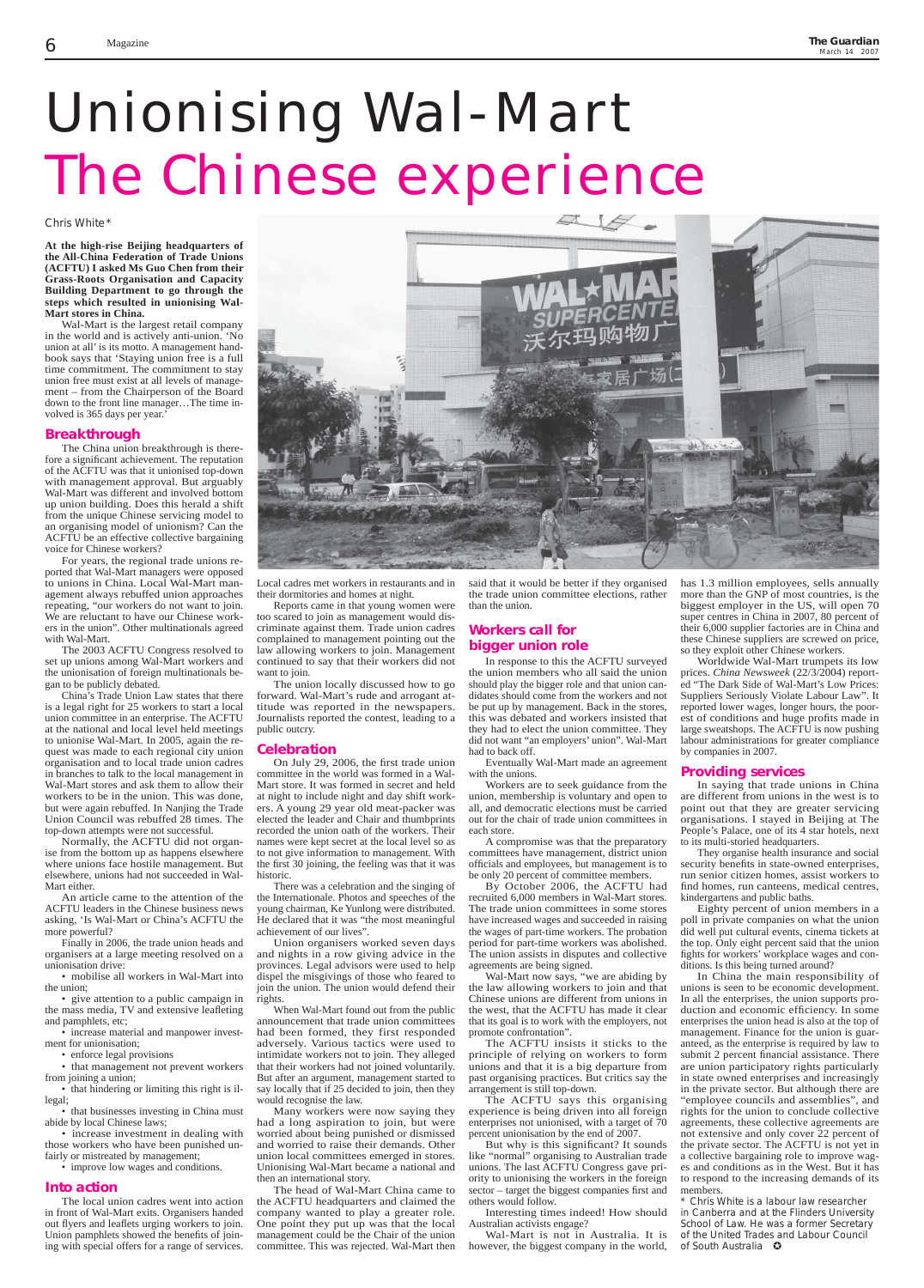## **Mystery: How wealth creates poverty in the world**

#### By Michael Parenti \*

**There is a "mystery" we must explain: How is it that as corporate investments and foreign aid and international loans to poor countries have increased dramatically throughout the world over the last half century, so has poverty? The number of people living in poverty is growing at a faster rate than the world's population. What do we make of this?** 

Over the last half century, US industries and banks (and other western corporations) have invested heavily in those poorer regions of Asia, Africa, and Latin America known as the "Third World". The transnationals are at-

tracted by the rich natural resources, the high return that comes from low-paid labour, and the nearly complete absence of taxes, environmental regulations, worker benefits, and occupational safety costs.

The US government has subsidised this flight of capital by granting corporations tax concessions on their overseas investments, and even paying some of their relocation expenses – much to the outrage of labour unions here at home who see their jobs evaporating.

The transnationals push out local businesses in the Third World and pre-empt their markets. American agribusiness cartels, heavily subsidised by US taxpayers, dump surplus products in other countries at below cost and undersell local farmers. As Christopher Cook describes it in his *Diet for a Dead Planet*, they expropriate the best land in these countries for cash-crop exports, usually monoculture crops requiring large amounts of pesticides, leaving less and less acreage for the hundreds of varieties of organically grown foods that feed the local populations.

By displacing local populations from their lands and robbing them of their self-sufficiency, corporations create overcrowded labour markets of desperate people who are forced into shanty towns to toil for poverty wages (when they can get work), often in violation of the countries' own minimum wage laws.

In Haiti, for instance, workers are paid 11 cents an hour by corporate giants such as Disney, Wal-Mart, and JC Penny. The United States is one of the few countries that has refused to sign an international convention for the abolition of child labour and forced labour. This position stems from the child labour practices of US corporations throughout the Third World and within the United States itself, where children as young as 12 suffer high rates of injuries and fatalities, and are often paid less than the minimum wage. The savings that big business reaps from cheap labour abroad are not passed on in lower prices to their customers elsewhere. Corporations do not outsource to far-off regions so that US consumers can save money. They outsource in order to increase their margin of profit. In 1990, shoes made by Indonesian children working twelve-hour days for 13 cents an hour, cost only \$2.60 but still sold for \$100 or more in the United States. US foreign aid usually works hand in hand with transnational investment. It subsidises construction of the infrastructure needed by corporations in the Third World: ports, highways, and refineries. The aid given to Third World governments comes with strings attached. It often must be

There is no trickle down, only a siphoning up from the toiling many to the moneyed few. In their perpetual confusion, some liberal critics conclude that foreign aid and IMF and World Bank structural adjustments "do not work"; the end result is less self-sufficiency and more poverty for the recipient nations, they point out. Why then do the rich member states continue to fund the IMF and World Bank? Are their leaders just less intelligent than the critics who keep pointing out

spent on US products, and the recipient nation is required to give investment preferences to US companies, shifting consumption away from home produced commodities and foods in favour of imported ones, creating more dependency, hunger, and debt.

A good chunk of the aid money never sees the light of day, going directly into the personal coffers of sticky-fingered officials in the recipient countries.

Aid (of a sort) also comes from other sources. In 1944, the United Nations created the World Bank and the International Monetary Fund (IMF). Voting power in both organizations is determined by a country's financial contribution. As the largest "donor",

the United States has a dominant voice, followed by Germany, Japan, France, and Great Britain. The IMF operates in secrecy with a select group of bankers and finance ministry staffs drawn mostly from the rich nations.

> \* Michael Parenti's recent books include The Assassination of Julius Caesar (New Press), Superpatriotism (City Lights), and The Culture Struggle (Seven Stories Press). For more information visit: www.michaelparenti.org  $\bullet$

The World Bank and IMF are supposed to assist nations in their development. What actually happens is another story. A poor country borrows from the World Bank to build up some aspect of its economy. Should it be unable to pay back the heavy interest because of declining export sales or some other reason, it must borrow again, this time from the IMF.

But the IMF imposes a "structural adjustment program" (SAP), requiring debtor countries to grant tax breaks to the transnational corporations, reduce wages, and make no attempt to protect local enterprises from foreign imports and foreign takeovers. The debtor nations are pressured to privatize their economies, selling at scandalously low prices their state-owned mines, railroads, and utilities to private corporations.

They are forced to open their forests to clear-cutting and their lands to strip mining, without regard to the ecological damage done. The debtor nations also must cut back on subsidies for health, education, transportation and food, spending less on their people in order to have more money to meet debt payments. Required to grow cash crops for export earnings, they become even less able to feed their own populations.

So it is that throughout the Third World, real wages have declined, and national debts have soared to the point where debt payments absorb almost all of the poorer countries' export earnings – which creates further impoverishment as it leaves the debtor country even less able to provide the things its popu-



lation needs.

Here then we have explained a "mystery". It is, of course, no mystery at all if you don't adhere to trickle-down mystification. Why has poverty deepened while foreign aid and loans and investments have grown? Answer: Loans, investments, and most forms of aid are designed not to fight poverty but to augment the wealth of transnational investors at the expense of local populations.

to them that their policies are having the opposite effect?

No, it is the critics who are stupid not the western leaders and investors who own so much of the world and enjoy such immense wealth and success. They pursue their aid and foreign loan programs because such programs do work. The question is, work for whom? Cui bono?

The purpose behind their investments, loans, and aid programs is not to uplift the masses in other countries. That is certainly not the business they are in. The purpose is to serve the interests of global capital accumulation, to take over the lands and local economies of Third World peoples, monopolise their markets, depress their wages, indenture their labour with enormous debts, privatise their public service sector, and prevent these nations from emerging as trade competitors by not allowing them a normal development.

In these respects, investments, foreign loans, and structural adjustments work very well indeed.

The real mystery is: why do some people find such an analysis to be so improbable, a "conspiratorial" imagining? Why are they sceptical that US rulers knowingly and deliberately pursue such ruthless policies (suppress wages, rollback environmental protections, eliminate the public sector, cut human services) in the Third World? These rulers are pursuing much the same policies right here in

our own country!

Isn't it time that liberal critics stop thinking that the people who own so much of the world – and want to own it all – are "incompetent" or "misguided" or "failing to see the unintended consequences of their policies"? You are not being very smart when you think your enemies are not as smart as you. They know where their interests lie, and so should

we.

### *Howard*

( Written in Arabic, the name Howard can also read, as "he is … a monkey" )

**He is … Not … a monkey In the full sense of the word, In that sense, we are all monkeys.**

**Some of us tamed, Over the years, While the others remained as they were.**

**\* \* \***

**The tragedy of those monkeys Who were not tamed That they deserve pity, But most of all, They deserve taming.**

#### Habib Fares

### **The United States is one of the few countries that has refused to sign an international convention for the abolition of child labour and forced labour.**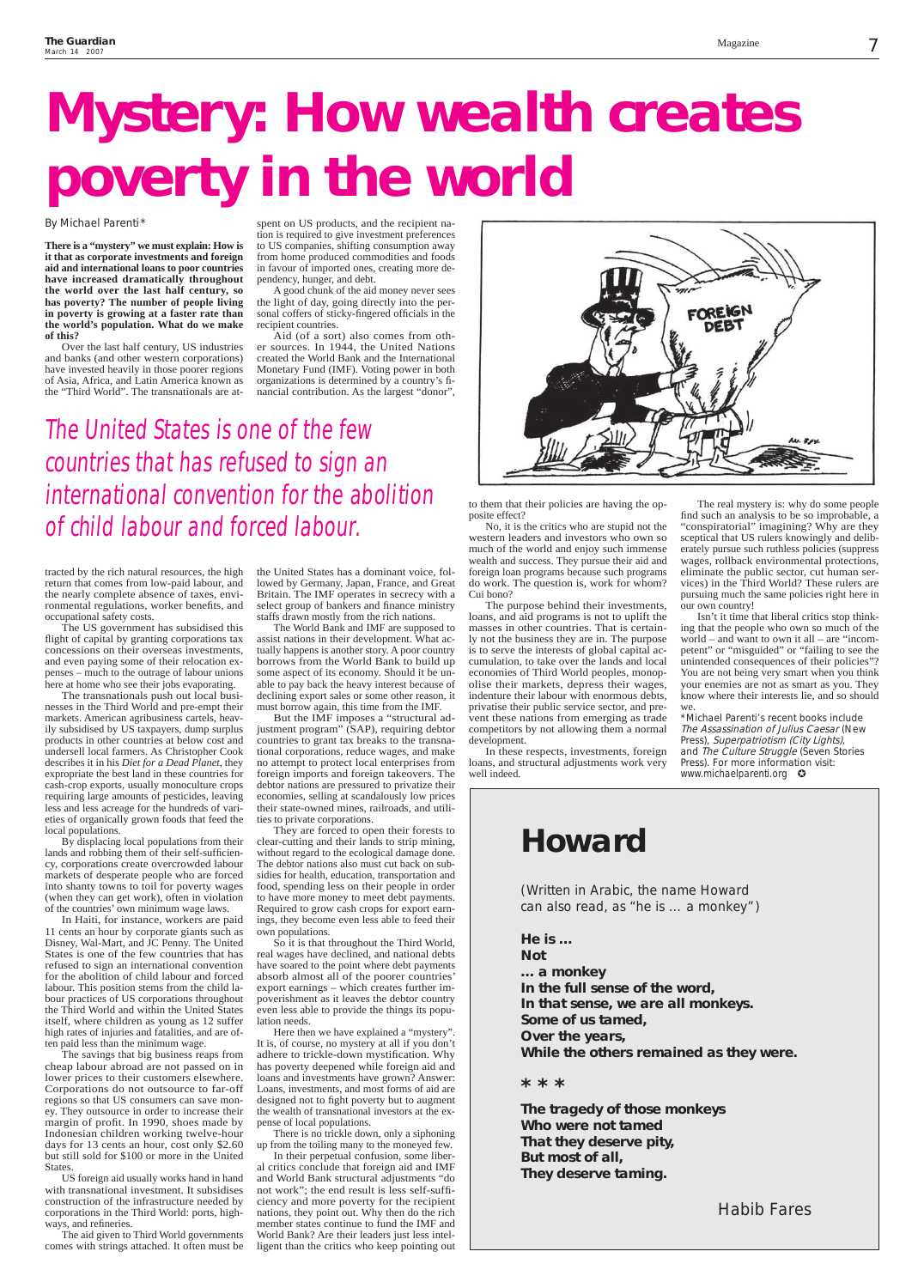Susan Webb

**Under heavy pressure from the US, Iraq's cabinet approved a draft oil law on February 26, that would effectively shift control of the country's huge oil resources to multinational corporations, experts charge. Iraq's Parliament has yet to see the details, but US and British oil corporations and the International Monetary Fund have been involved in the drafting process since early 2006.**

Iraq has the world's second or third largest proven oil reserves. Oil is seen as key to rebuilding the country and enabling it to achieve economic and political sovereignty. Iraq's oil also puts it in the cross-hairs of transnational oil corporations and international power politics.

The draft law provides for "exploration risk contracts" allowing foreign companies control of oil exploration, development and production for up to 30 years. Earlier drafts used the more commonly known term "production-sharing agreements" (PSAs), but these sparked enormous opposition in Iraq, particularly from its unions.

The new draft "sets up the same thing with a different name" said Greg Muttitt, co-director of Platform, a British group that watchdogs the multinational oil corporations. In addition, the draft allows the government to sign contracts without Parliament's approval, he said.

If the law is adopted as is, "basically, control of the Iraqi oil industry will shift from the public sector, where it's been since the 1970s, into the hands of the multinational oil companies, especially British and American, which is a very radical change", he said. But Iraqis are "passionate" about keeping the oil in Iraq's hands, Muttit noted. "It will be very difficult to overcome public sentiment."

Such service agreements, with transfer of technology to Iraq, would establish "equitable" relations from which Iraqis would benefit, Ali said.

Since last July, drafts of the oil law have been reviewed by US officials, multinational oil companies and the IMF, but not the Iraqi public, news media or Parliament, said Muttitt.

"We are against PSAs" regardless of what they are called, said Salam Ali, of the Iraqi Communist Party's international relations committee. National ownership of oil is a "very sensitive" issue for Iraqis. "Whoever drafted this version has made sure it will not seem as controversial as had been expected", Ali said. "There was some massaging." But privatisation is a "subtext" of the draft, he said.

With this agreement, Muttit said, Iraq would be "completely breaking away from normal procedure" used by all major oilproducing countries, none of whom allow such foreign control. In Saudi Arabia, with the world's biggest oil reserves, oil is fully owned and controlled by the national oil company. The same is true for Kuwait. The United Arab Emirates and Iran allow some foreign investment but maintain national control.

> A reason why the US and Britain are pushing so hard on the oil law, said Muttitt, is the growing pressure on them to pull out troops. "As long as the two countries have major troop presence they have a lot of influence", he commented. "They would like to see this happen before any significant troop withdrawal."

Current security problems may prevent foreign monopolies from moving in now, said Ali, "but once you sign a contract you can sit and wait" for the situation to improve. People's Weekly World  $\bullet$ 

Russia offers a striking lesson, he said. With the world's seventh biggest reserves, Russia is the largest country to have signed PSAs. It signed three such agreements in the mid-1990s, but they became so controversial that none have been signed since and "there is no chance of more", Muttitt said. Like Iraq today, Russia in the 1990s was in a period of political and economic chaos. "A few years later, the Russians woke up" and saw that these deals were a big mistake, "but it was too late." Now, he said, the same thing could happen to Iraq.

Experts note that Iraq has fallen behind on technical expertise after a dozen years of US-imposed economic sanctions, followed by the war. What would help Iraq, they say, is "technical service contracts" like those used by Iraq's neighbours. These are standard business contracts that countries' national oil companies sign with foreign companies to bring in expertise. They are for limited time periods, for specific services and fees, not contracts that hand foreign transnationals exclusive rights to develop the oil for their own interests and take a large share of the revenue.

The Iraq Study Group report last December listed action on oil among its key recommendations. "The United States should encourage investment in Iraq's oil sector by the international community and by international energy companies", it declared, and "should assist Iraqi leaders to reorganise the national oil industry as a commercial enterprise."

> Benjamin's message was reflected in the words of the following speaker, Assistant Secretary of Defence Miguel Carvajal, who emphasised that the government under Correa believes strongly that security cannot be separated from social welfare, indeed, security must be attained by fighting the poverty that affects 64 percent of the Ecuadorian population, addressing the destruction of the environment, reducing illiteracy, and creating equality. All of this implies that the Armed Forces must be involved in this social struggle under the guidance of the new government. Finally, he affirmed that the Ecuadorian government will not renew its contract for the base in Manta that concludes in 2009. He declared "the coherence to principles of peace will be developed only by demanding national sovereignty".  $\bullet$

Some in Iraq and elsewhere divert attention from the key issue by focusing on how oil revenues will be distributed, although the draft addresses that, allocating revenues to provinces based on population, Ali said. "They don't talk much about the importance of Iraq's oil to the oil monopolies. They dress it up as … addressing fears of the Sunni population. The reality of the matter is the oil law has much more to do with control of the oil sector."



Part of the tactics of the Iraq war is to hand over the country's oil to the transnational oil companies

## **Who will control Iraq's oil?**

### Abolition of Foreign Military Bases Conference **There can be no peace without justice**

**At 9:15 this morning (March 5) the auditorium of the Catholic University's Cultural Centre in Quito, Ecuador, hosted the Opening Ceremony of the International Conference for the Abolition of Foreign Military Bases. The auditorium was full of young people, men, women and delegates from forty countries who are committed to peace, the struggle against militarization, and the abolition of foreign military bases.**

The air was full of the excitement of hundreds of participants who rushed to register and receive their conference material. In the opening panel, speakers included the Mayor of Quito, Paco Moncayo, the Assistant Secretary of Defense, Miguel Carvajal, the President of the Catholic University, Manuel Corrales,

Philippine activist Corazon Fabros from the International No Bases Network, Ecuadorian organiser Nieve Solorzano from the Ecuador No Bases Coalition, and Medea Benjamin, representative from Code Pink, an organization from the US.

Paco Moncayo emphasised that the municipality is committed to working to improve social services as part of its support of initiatives like the No Bases initiative. He clarified that working for peace requires more than eliminating war, it requires broadening the struggle for the social welfare of all people; because "what does peace mean to someone who doesn't have food to eat".

Manuel Corrales spoke about the delicacy of the Conference's politics, but assured the audience that there is no better place than the University to debate these issues and produce constructive criticism. He concluded by declaring "Peace is the fruit of justice, so if there is not justice, there can be no peace".

Dolores Solorzano shared the vision of the community in Manta where the US maintains a military base. Recalling 1999 when the contract was signed by Jamil Mahuad, Solorzano described the results of the bases installation, which include the displacement of farmers, the drowning of fishing boats, an increase in child prostitution, the invasion of air space, and the invasion of Ecuadorian sovereignty. All of these affects have been confirmed by studies conducted by organisations working to close the base. INRED, SERPAJ (Servicio de Paz y Justicia), ACJ, PRODH, and APDH are some of the groups that first began working on this issue. Today, more than 30 percent of the population in Manta and 60 percent of the national population do not want the Manta military base in Ecuadorian territory.

fight against drug trafficking is no longer the US's only motive for maintaining the base in Manta. Other interests have become obvious, including the monitoring of PLAN Colombia, the control of Amazonian water resources, and the surveillance of subversive movements

Solorzano argued that the

Medea Benjamin of the United States began her speech with the declaration, "the fight is not against the people of the United States, instead it is against the Empire, and we are also victims of this Empire." This statement evoked a round of applause from the audience. She gave thanks to Ecuador and President Rafael Correa for being a "president in favour of peace" and expressed hope that, with encouragement of the people, Ecuador would stop sending soldiers to the School of the Americas, a training school in the US that has produced many dictators, death squad leaders, and other officials who have brought death and torture to many Latin American communities.

**Sergei Eisenstein One of the greatest film directors of all time** 4 DVDs with 8 Eisenstein films – **\$20** each or the four DVDs for **\$60** incl postage *Battleship Potemkin* plus *The General Line October 1917* plus *Strike! Alexander Nevski* plus *Que Viva Mexico Ivan the Terrible* in two parts **Latest Cuban and Latin American films on DVD \$10** each including postage *Fidel: The Untold Story* – Power of Community: How Cuba defeated peak oil *The Road to Guantánamo* – The terrifying account of three British citizens who were held for two years without charges in Guantánamo. *The Challenge –* How Cuba survived the break-up of the Soviet Union and the blockade imposed by the United States. *Motor Cycle Diaries* – The film of Che Guevara's early years in South America. The making of a revolutionary. *Che: Love, Politics and Rebelry* – Che's life until his assassination in Bolivia. Previously unpublished films from Cuba's archives. *Mountain of Light* – Award winning documentary of the Cuban medical brigades in Africa, Latin America and the Caribbean. *Cuban Music* – Polo Montanez. **SPA Books**

#### **Venezuela**

*Five Factories* – Story of workers' control in action.

#### **Argentina**

*The Take* – In suburban Buenos Aires, thirty unemployed auto-workers walk into their idle factory, rolled out sleeping mats and refused to leave. All they wanted was to re-start the silent machines

#### *September 11 Who did it?*

New filmed evidence on the bombing of the World Trade Centre.

Order from **SPA Books**, 74 Buckingham Street, Surry Hills, NSW 2010 Ph: (02) 9699 8844; Fax: (02) 9699 9833. Email: cpa@cpa.org.au Payment by cheque, postal money order or by credit card giving the name on the card, the card number and the expiry date.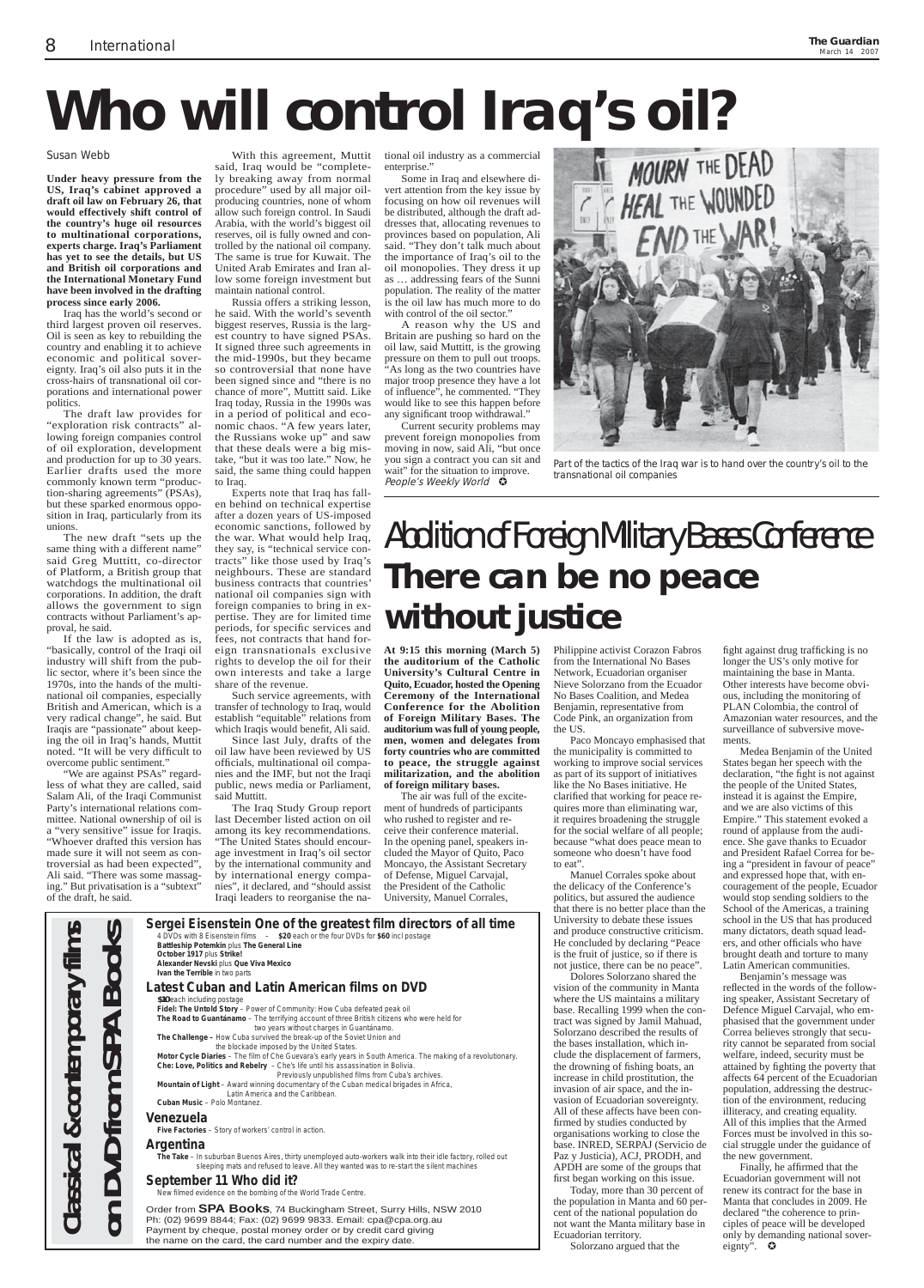#### Brian Steinberg

**As the Bush administration, the Vatican and the business community attempt to shift the Italian centreleft government towards the centre, the left is thinking in new ways to counter that shift. The left (Refoundation, the Party of Italian Communists and the Greens) represents 12 percent of the parliamentary vote. They are unifi ed in that they will not split the centre-left, allowing the return of the ultra-right government of Berlusconi.**

The centre-left clearly has a program much more sensitive to the working class and to questioning the Bush administration's permanent war policies.

Nevertheless, further progress may be threatened. A new Democratic Party will merge the Democrats of the Left with the more centrist Margherita party, diluting the left element in the comparatively large Democrats of the Left. Some of these elements will continue to coordinate with the left parties.

Another threat is posed by possible cooperation with elements of the other Christian Democratic Party that had fought on the side of Berlusconi and is now sliding towards the middle.

What is new in the left now is not only the rejection of a split that would lead to the return of Berlusconi but also a search for new forms that would make their unity more solid in the centre-left government.

The first organised section to leave Refoundation was Communist Project, led by Marco Ferrando, who had been an active participant in the Fourth International. Franco Turigliatto, a Refoundation Senator, was expelled from the party for two years and has resigned from parliament after placing the vote that led to the failure of the centre-left party position over the last week.

Both Refoundation and the Party of Italian Communists allow their members to express opposition to policies during debate as long as they take no voting action that would bring back the ultra-right, pro-Bush Berlusconi administration. Refoundation has been helped in its adjustments by the acceptance of the centre-left formation by many of the mass movements it relates to, as the only political option to the horrors of the Berlusconi administration. People's Weekly World  $\circledast$ 

Refoundation has limited its push for all left forces to come under a one-party umbrella and is looking for a level of unity that could mobilise all left elements in a concentrated response. The Party of Italian Communists is putting aside its long-term goal of a confederational left structure that would allow organisational diversity while acting as a single arm in policy formation. The two parties appear headed towards discussions on new forms that both can accept.

Refoundation faces a greater internal struggle over the new adjustments. Several of its organised sections saw Refoundation's concept of the socialist alternative as a principled position against a centreleft government. The majority of the party has now come to see the concept as essentially a political

strategy to be adjusted by practice and tactics.

Indeed, the experience of the Berlusconi ultra-right government led many Refoundation members to see the socialist alternative concept as consistent with belonging to a centre-left government.

> **MALI:** Five hundred people from 98 countries gathered in Sélingué on February 23-27, for a "forum in the countryside" to build the movement for food sovereignty. Represented were women's organisations, indigenous groups, environmentalists, small farmers, consumers, and people who fish and raise cattle. On the agenda, according to rebelion.org were: global politics, local food production, sustainability, genetic diversity, genetically modified foods, and privatisation of land, water and seeds. President Hugo Chavez of Venezuela sent a message associating La Via Campesino, a forum organiser, with the Bolivarian Revolution. La Via Campesino coined the term "food sovereignty" in 1996 when Venezuelans were intensifying their "struggle against powerful forces of capitalism, imperialism, and neo-liberalism" devastating to field and farm.

> **BRITAIN:** Overturning a 2004 British appeals court decision, the European Court of Human Rights has granted the British train drivers' union, ASLEF, the right to expel a member belonging to the British National Party. The BNP's constitution opposes "racial integration between British and non-European peoples". Trades Union Congress General Secretary Brendan Barber commended a "decision that the right to freedom of association does not force unions to accept into membership people opposed to the basic principles of trade unionism". The ruling may lead to changes in British law, according to TUC.org.uk, but "every union will welcome this clear decision that they can now expel BNP members".

"It wasn't fit for anyone to live in a room like that", he testified. "That's when I contacted *The Washington Post*."

Staff Sergeant John Shannon, wearing an eye patch with a purple heart embroidered on it, said he was designated an outpatient five days after he arrived gravely wounded from Iraq. The Pentagon brass should "pull themselves up by their bootstraps and admit to their mistakes and work to fix them until they're fired", he said.

**UN:** The UN Commission on the Status of Women convened in New York on February 26, with 45 UN member nations represented, to determine priority themes and make recommendations on gender equality and the advancement of women. Education International (EI), a world federation of teachers unions, called upon nations to eliminate violence against women and to guarantee the "fundamental right to education to all girls". EI joined other international labour federations at the commission's 51st annual gathering to advocate for labour's role on behalf of women. Its web site points out that "50 million women from 160 countries belong to trade unions, making the union movement the single largest voice of working women". Unions with their global reach are well situated to pressure governments to make good on the Millennium Development Goals, especially as applied to schools, health care and safety for women and girls. The session ended on International Women's Day, March 8.

US Army veteran Ellen Barfield, leader of the Baltimore Chapter of Veterans for Peace, has stood vigil outside Walter Reed repeatedly since the Iraq war began. "They are privatising everything", she told the *People's Weekly World*. "But it is particularly evil to put captive people like wounded soldiers or seniors at the mercy of those whose bottom line is to make a profit. If you do that, then of course people are going to suffer."

Representative Waxman, chair of the House Committee on Oversight and Government Reform, wrote a letter to Major General George Weightman, asking him to explain the Garibaldi memo when he testified in the March 5 hearing. Weightman had just been fired as commander of Walter Reed. "According to multiple sources", Waxman wrote, "the decision to privatise support services at Walter Reed led to a precipitous drop in support personnel at Walter Reed" from more than 300 federal employees to under 60. "Yet instead of hiring additional personnel, IAP apparently replaced the remaining 60 federal employees with only 50 IAP personnel", Waxman wrote. "The conditions that have been described at Walter Reed are disgraceful." In his cross examination of Weightman and Army Surgeon General Kevin Kiley, Waxman declared, "We've contracted out so much in this war. We have mercenaries instead of US military." People's Weekly World  $\bullet$ 

**COSTA RICA:** Some 50,000 Costa Ricans demonstrated in San Jose on February 26 to press the nation's Legislative Assembly to block President Oscar Arias' demand for approval of a US-Costa Rica so-called free trade treaty by April 30. Ottón Solís, losing presidential candidate in the last elections, proclaimed a "fiesta of democracy" as marching unionists, students, environmentalists, and indigenous groups declared that "Costa Rica is Not for Sale". Polls show most Costa Ricans oppose the treaty as promoting the transfer of wealth to multinational corporations. Of five Central American nations signing the bilateral treaties pushed by Washington, only Costa Rica has yet to secure congressional ratification. Critics see the state electric company and national bank as candidates for privatisation.





"Lower taxes for the rich, lower pensions for the poor." An anti-Burlusconi poster used during the Italian elections in 2006

## **Italian left unites to bar Berlusconi return**

### **Privateers profit at Walter Reed**

#### Tim Wheeler

**WASHINGTON – Wounded soldiers and a soldier's wife told a congressional hearing on March 5 of their daily ordeal to get help at Walter Reed Army Medical Centre, even as a memo released exposed sharp staff cutbacks by a private contractor at the Army's fl agship medical complex.**

With tears streaming down her cheeks, Annette McLeod, wife of US Army Cpl. Wendell McLeod Jr, told of her husband leaving for Iraq a healthy man and returning with a brain injury that has left him severely disabled. Yet screeners at Walter Reed, she charged, attempted to deny him disability benefits, claiming he is suffering from a "pre-existing condition" and that he "didn't try hard enough" when given diagnostic tests. "My life was ripped apart by what happened at Walter Reed", she told the House Subcommittee on National Security and Foreign Affairs which convened the daylong hearing at Walter Reed's main auditorium. "This is how we treat our soldiers. They go to fight, put their lives on the line, and when they return they get zero percent", she said. Specialist Jeremy Duncan lost an ear and vision in his left eye and suffered a broken neck from the explosion of a roadside bomb. When he arrived at Walter Reed he was assigned to the infamous Building 18 with mouse droppings, dead roaches, mildew and holes in the ceiling.

Several lawmakers zeroed in on a memo written by Walter Reed Garrison Commander Peter Garibaldi in September 2006, describing how the privatisation of support services at Walter Reed caused an exodus of "highly skilled and experienced personnel." His memo warned that "patient care services are at risk of mission failure." In January 2006, Walter Reed awarded a five-year \$US120 million contract to IAP Worldwide Services, a Florida-based firm that won notoriety for failing its contract to deliver ice to the Gulf Coast devastated by Hurricane Katrina. The company is headed by Al Neffgen, a former Halliburton executive who testified before Waxman's committee in July 2004 in defence of Halliburton's exorbitant charges for troop support and fuel delivery in Iraq.

Outrage at the Walter Reed scandal is spreading across the nation, exposing the demagogy of Bush's "support the troops" slogan.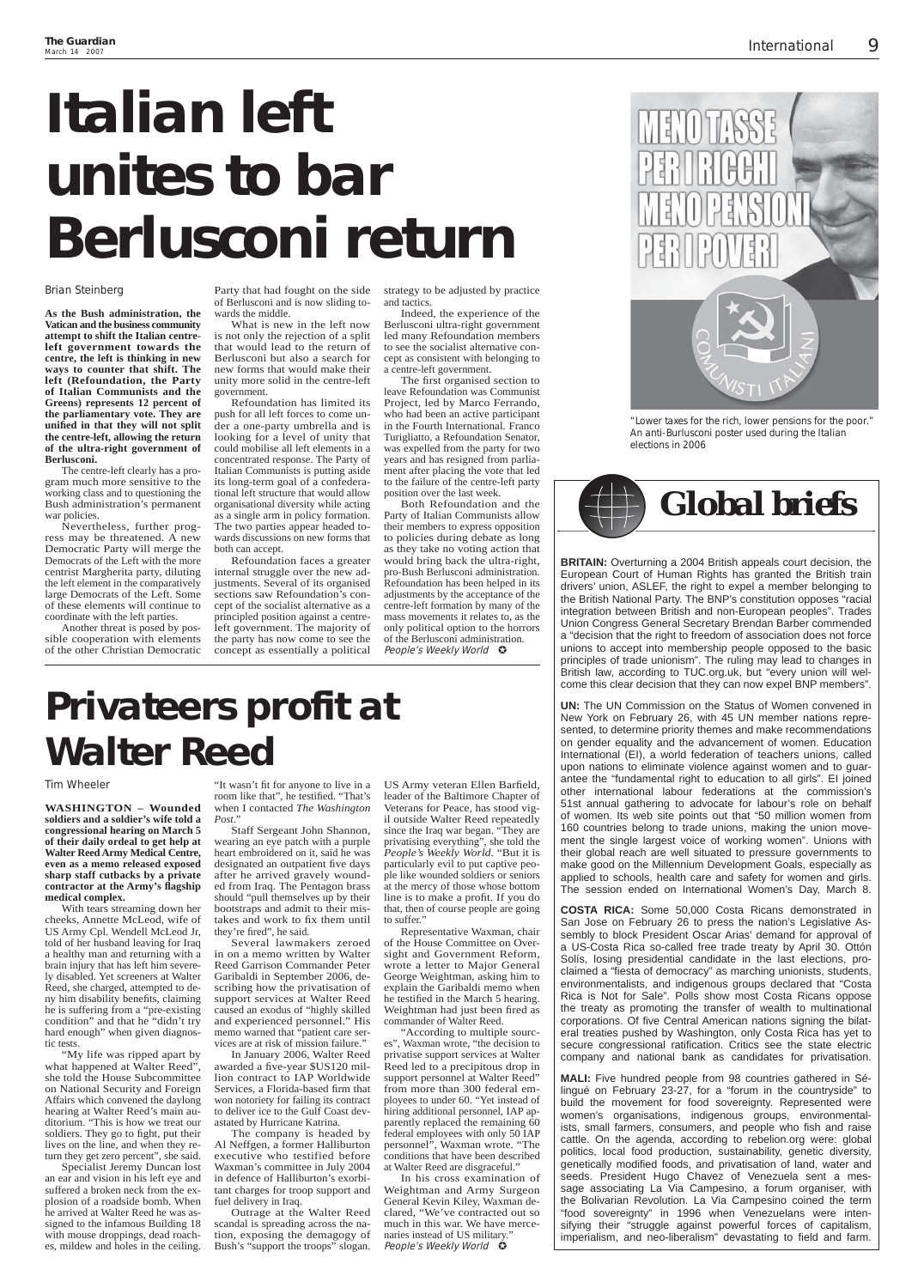

*The Guardian 74 Buckingham Street Surry Hills NSW 2010*

email: guardian@cpa.org.au

#### **Open letter to DFAT**

**Dear Mr Wojciechowski, Thank you for your letter dated 22 January 2007, on behalf of Mr** 

**Downer. This letter is in reply to our letter dated 27 December 2006 concerning the military operation near the town of Mulia in the Punjak Jaya region of West Papua. In your letter we note that you have reported that "It has been diffi cult to confi rm these reports to date, due to poor communications in the remote Puncak Jaya District".**

"Every corner of Mulia town and the entry points from Guragi (from the East), Yamo (North), Mepagaluk (West), and Yambi (South) are heavily guarded by military and mobile brigade personnel. Every passing indigenous Papuan was searched thoroughly and their belongings were seized. For example, the military and the police took and kept the Papuans' kerosene, which is important for woodcutting."

We have attached a detailed report on the situation compiled by the Rev Socratez Sofyan Yoman who is President of the Fellowship of Baptist Churches in West Papua. We would like you to bring Rev Socratez and AWPA's concerns about the human rights situation in West Papua to the attention of Mr Downer.

To quote from Rev Socratez report: "Local indigenous West Papuans live continuously under heavy terror and intimidation because the Indonesian military has isolated them [from food gardens or

other help] and because of the military's harsh control/sweeping.

"The people who live in the towns are indigenous Papuans who work as government officials and migrants (these people do not experience terror and intimidation). Indonesia is trying to commit massive killings of the indigenous West Papuans by allowing them to live in fear and hunger.

Rev Socratez also points out that the military operation was a response to the incident which took place on the 8th December 2006, in which two Indonesian military personnel were shot dead by members of a false OPM group (Free Papua Movement). It is well known that the TNI use militia groups and have created a "fake" OPM to instigate incidents so the military can use such incidents to crack down on socalled separatists groups.

We urge the Australian Government to respond to Rev Socratez's call for support by urging the Indonesian Government to:

• dialogue with the West Papuan

leadership to try and solve the many issues of concern in West Papua;

• to allow human rights observers into West Papua to investigate the human rights situation in the territory.

We also urge the Australian Government to call on the Indonesian Government to release all political prisoners as a sign of good faith to the West Papuan people and urge the Australian Government to send a fact finding mission to West Papua to investigate the human rights situation in the territory.

We would also like to congratulate the Australian Government for the \$7.2 million in development assistance it is intending to give to directly to West Papua for programs on health, HIV/AIDS prevention and local government capacity building. The West Papuan people face great challanges and as one of their nearest neighbours we have a moral duty to help.

**Joe Collins Australian West Papua Association (Sydney)**

#### **Iran and the nuclear issue**

**Various western powers, the USA, France, Britain, Germany, as well as China and Russia are targeting Iran over its nuclear program. Although there have been some disagreements between them, mainly the reluctance of China and Russia to slap harsh sanctions on Iran, these** 

**countries have followed the USA in accusing and campaigning together against Iran. While Iran says that it is pursuing a domestic nuclear power program, these nations accuse it of pursuing nuclear and ballistic missile programs. The USA along with several key allies are demanding that Iran freeze uranium enrichment, a process used to produce fuel for nuclear reactors, but which if extended, can provide the raw material for bombs.**

But Wall Street is only one aspect of capitalism, it is not the whole capitalist system. In the second half of the 20th century, cap-

In August last year the USA and its supporters, in a joint initiative, put forward a resolution at the UN against Iran. The UN passed the resolution setting a deadline for Iran to abandon its uranium enrichment program and its alleged nuclear weapons plans and promised punitive measures if Iran defied the UN. Iran ignored the ultimatum and the UN suspended some technical aid and imposed sanctions on Iran.

Briefly, capitalism has been able to stave off the day of reckoning so far by soaking up the wealth of former colonial countries, by forcing developed countries to open their markets to products from low wage countries and by forcing workers who want jobs to become migrants, resigned to travelling to other countries in search of work.

Conspicuously, almost all the countries pushing to punish Iran for pursuing its nuclear program are powers that themselves possess thousands of nuclear weapons. These states, despite decommissioning thousands of nuclear weapons, still have between them about 28,000 active nuclear weapons. It is estimated that the USA still has 10,000, Russia 16,000, Britain 200, France 350 and China 130 warheads. Also many of these so-called decommissioned weapons have simply been stored away or partially dismantled and not destroyed.

Now, however, he has difficulty maintaining his optimism about the future. This despondency is not just the result of the continued ability of capitalism to renew

to nuclear weapons and against the use of nuclear power because of the problems of safety and the storage of waste, I am astonished at the audacity of the USA and these other countries and their utter hypocrisy on this issue.

This is even more glaring, when looks at the country in the Middle East that really does have nuclear weapons. Israel has between 100-200 nuclear weapons in its possession, but does not admit it and does not allow any inspection of its nuclear instillations. Yet nothing is said or done to bring this close US ally to account and there are certainly no UN resolutions against Israel on the issue.

**Culture**<br>**Bob Cowland Life** *Rob Gowland*

Does anyone need to wonder why this is the case. It seems to me that the situation with Iran is an excuse for the USA to isolate and attack Iran and continue to entrench its control over the region. If the USA feels it is in the national interest it will resort to conventional military action, or even a nuclear strike to destroy opposition. And Israel is always ready to help to serve the USA and therefore its own interests. Remember that the USA is the only country in history to have used nuclear weapons and has several other times come close to using them again. I for one definitely do not trust nuclear weapons in the hands of the leadership of the USA and Israel more than any other nuclear-armed country.

**Steven Katsineris Victoria**

While I am resolutely opposed

#### **The day of reckoning**

**In his short story** *An Encounter***, Alan Marshall's narrator tells of a visit to a barber's shop. The question of Communism comes up and the barber admits to being ignorant on the subject.**

"I'm not for or against it. But I'd like to learn", he says. However, he'd had an unfortunate experience with regard to the topic.

"Two chaps came in here once, and they said … 'Do you believe in Communism?' and I said, 'I know nothing about it', and they both went off the deep end.

"I wouldn't shave them. … They said I'd get mine when the revolution came. Well, that puts a bloke off."

Set in the 1930s or early '40s (it was first published in book form in Marshall's 1946 collection *Tell Us About the Turkey, Jo*), the story is today historically interesting, for it demonstrates an attitude that was prevalent at the time within both the Left and the Right: that the Revolution was imminent. I touched last week on the way the more reactionary elements of big business (and their governments) aided and abetted the rise and development of fascism as a bulwark against that same Red Revolution. They even contrived to continue providing support to fascism even while they were officially at war with the fascist Axis powers (Germany, Italy and Japan). After the War, not surprisingly, they rehabilitated the capitalists and the corporations that had backed the Nazis and their ilk.

During the same period, the belief persisted among some sectors of the Left that capitalism would up and expire very, very soon. Its continued and unexpected resilience was a baffling blow to some Comrades.

There was one long-time Comrade in Sydney, Bruce Bull, a good Comrade and a good friend, who in the 1970s was still convinced that capitalism was about to fall in a heap at any moment. He watched eagerly for the signs of this much longed for collapse.

If Wall Street suffered major losses one day, I knew that Bruce would be on the phone later that day or certainly the next day to exuberantly welcome the slump as the harbinger of all-out collapse. He became very despondent when I did not share his vision.

italism spread it tentacles into every corner of the world.

Even while bigger and bigger corporations went belly up, and productive capacity continued to diminish or be under-utilised, the rate of exploitation kept going up, profits kept climbing and more and more of the world's resources were appropriated by the big corporations.

This particularly impacted the Third World, whose people were impoverished in the interests of shoring up global capital.

There is another old comrade who rings me regularly for a chat. He rails against the skullduggery of both Liberal and Labor politicians, and certainly there's plenty to get upset about there.

But more recently he also expresses his despondency about the revolutionary movement in the world. He was born into a Communist family and joined the Party as soon as he was old enough.

> itself at the expense of the bulk of the world's people.

It is also a matter of *perception*. It should never be forgotten that capitalism controls the bulk

> of the mass me-

dia, and is thereby able to mould people's perception of the state of the world, their perception of the nature of the global economy and, perhaps crucially, their perception of what's possible.

Our perception, here in Australia, of the state of the world revolutionary movement, of the progress of the people's struggles on a global scale, is, I suggest, vastly different to that of people in South Asia or South America, say.

Huge, *successful* workers' movements are winning elections, repelling the attempts of US imperialism to bully them into submission, overthrowing "Royal" autocrats and other would-be dictators, forming economic blocs independent of and in defiance of capitalist corporations.

If our mass media were able to report the actions of the world's working people honestly and free of the obligatory reactionary bias that warps it now, we would hardly recognise the world that would be revealed.

This is no time for despondency. Rather, it is a time for optimism!

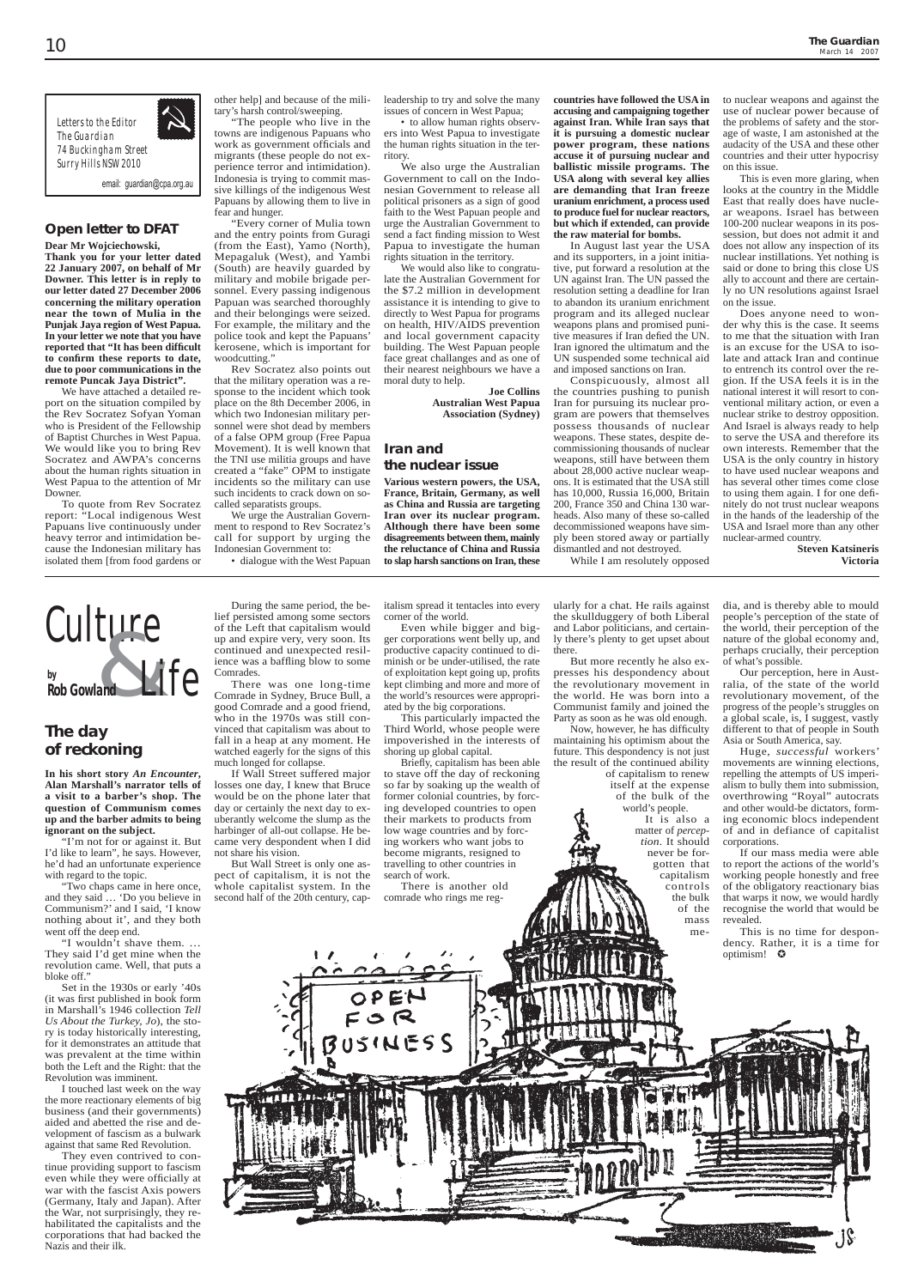#### **Sun March 18 – Sun March 24**

*The Bridge* (ABC 7.30 pm Sunday) is the first of three docu-dramas from Film Australia in the series *Constructing Australia*. It is a very impressive mixture of documentary footage, interviews and re-enactments, that skilfully avoids the bane of documdrama  $-$  the invented, fictional dialogue scene.

The film is the story of the planning, designing and above all the building of the Sydney Harbour Bridge, an engineering achievement of the first magnitude. As one commentator says in the film, "it was the moon landing of its day".

All the dialogue, or in some scenes, monologue, is drawn from letters, published memoirs or diary entries.

The Sun releases more energy<br>every second than humans will use in the next million years. *The Sun*, screening in the *Science* timeslot (**SBS 8.30 pm Sunday)**, explores the past, present and future of the Sun's importance to our world.

The Great Depression looms large in the story of course, as does populist NSW Premier Jack Lang. So does the fascist New Guard, whose danger to the country is downplayed by only Gerard Henderson of right-wing think tank, the Sydney Institute.

The commercialisation of various sporting codes in order to boost the revenues of TV corporations is one of the less tangible but nevertheless dire effects of capitalism's ruthless quest for profits in all areas.

News reel companies made a point of *not* filming scenes of the Depression, so once again the excellent 1950s re-enactments by the wharfies for their own film The *Hungry Miles* stand in for the real thing.

I thought the program was very good, and look forward to the others in the series.

> That the club has now become a comodity, owned not by its members or the community but by actor Russell Crowe and "prominent businessman", Peter Holmes a Court, is a matter the program sidesteps.<br>Thave not been able to see

> I have not been able to see *Forbidden Future*, screening in the *Cutting Edge* timeslot (**SBS 8.30 pm Tuesday)**. It is described by SBS as a "shocking and revealing documentary on the subcultures in the Islamic Republic of Iran; young Iranian artists expressing themselves through music, paintings and sport – thereby risking anything from public floggings to death."

Investigating the link between sun spots and climate change, *The Sun* also notes that, for a period of 70 years, from 1645 to 1715, astronomers observed very little solar activity. During this period – known as the Little Ice Age – rivers and lakes throughout Europe froze.

In examining the information on global warming, *The Sun* asks experts whether the strengthening of the Sun's magnetic field could explain global warming and whether humans can protect themselves from the effects. Could the Sun's power be successfully harnessed to meet the world's spiralling energy needs?

> *Dance On Screen* is actually a collection of short dance films shown over two successive weeks (**ABC 10.00 pm Tuesdays)**. **The Shape of Water**, the first in this week's offering, is little more than an exercise in having dancers simulate waves crashing on the shore. It's clever but doesn't get you very far.

> The other film, **Break**, from New Zealand, has apparently won a swag of international awards including Best Film in the New York Dance On Camera Festival and the People's Choice Award in Australia's ReelDance Festival. All I can say is that the audience must have been sufficiently young not to have seen it all before.

Three people with obsessive-<br>compulsive disorders (OCDs) agree to live together in a London house for nine days. No, it is not another phony "reality TV" show; it is an exercise in accelerated therapy that will hopefully cure them of their condition.

*Pride of the League*, screening on *Message Stick* **(ABC 6.00 pm Monday)**, takes rather a coy approach to its account of the history of Redfern-based Rugby League club Souths. While Rabbitohs' supporters are seen carrying placards accusing Rupert Murdoch of trying to kill off the club for his own commercial gain, the program itself steers well away from such controversy, preferring to talk about Souths "falling behind as the game moved towards full professionalism".

Nevertheless, through interviews with such greats as the phenomenal goal kicker Eric Sims,

the program does show how over the years Souths has had a proud record of fostering Indigenous talent.

"An engineering achievement of the first magnitude". The Bridge (ABC 7.30 pm Sunday) during construction in 1931. Architect John Bradfield in centre.

**Editorial Office** 74 Buckingham St, Surry Hills, 2010 Ph: 02 9699 8844 Fax: 02 9699 9833 Email:guardian@cpa.org.au

The problem is, one cannot tell

how accurate it is: how widespread are the attitudes it shows? With the US poised to invade the country, programs such as this could be genuine or they could be part of US "black propaganda" to convince people abroad that Iran is such a dreadful place that enforced "regime change" is a good thing.

Watch it with care and draw your own conclusions.

For me there was a strong sense of *déja vu*: it reminded me strongly of the "experimental" films of dancer turned filmmaker Maya Deren – in the 1940s!

Still, if dance is your thing, and you haven't seen it before, enjoy!

In other words, it is *real* "reality TV". It is *The House of Obsessive Compulsives* **(ABC 9.30 pm Thursdays)**, from Britain's Channel 4, and  $-$  on the basis of the first episode at least – it is excellent.

These are disturbed people: Wendy hasn't shared a bed with her husband or touched her twin children for five years; Sophie spends three hours a day washing her hands. Gerard is terrified of any human contact for fear he might incriminate himself – he can't leave phone messages, refuses to write anything down and walks around in public with a mouthful of water to stop himself from confessing to something.

The first episode shows how debilitating the condition is and also demonstrates the power of the collective. It is sad, informative, and yet full of optimism. I will certainly be watching the second episode.  $\bullet$ 

*The Guardian*

*Published by* **Guardian Publications Australia Ltd** 74 Buckingham St, Surry Hills, 2010

> *Printed by* **Spotpress** 24-26 Lilian Fowler Place Marrickville 2204

Responsibility for electoral comment is taken by **T Pearson,** 74 Buckingham St, Surry Hills, 2010

| Special offer subscription to The Guardian<br>$\Box$ 10 issues: \$10 $\Box$ 12 MONTHS: \$88 (\$80 conc.) $\Box$ 6 months: \$45 (\$40) |                                                   |
|---------------------------------------------------------------------------------------------------------------------------------------|---------------------------------------------------|
| NAMF:                                                                                                                                 |                                                   |
| ADDRESS:                                                                                                                              |                                                   |
|                                                                                                                                       | POSTCODE:                                         |
| Pay by $\Box$ Cheque $\Box$ Money order<br>to: Guardian Subscriptions<br>74 Buckingham St, Surry Hills, NSW 2010, Australia           |                                                   |
|                                                                                                                                       | or by credit card: □ Bankcard □ Mastercard □ Visa |
| Card # $\Box$                                                                                                                         | $\mathsf{H} \mathsf{H}$                           |
|                                                                                                                                       | Amount: Expiry Date: // Date:                     |
| Signature:                                                                                                                            |                                                   |

#### **THE US DEMOCRAT VICTORY –**

**IMPLICATIONS FOR AUSTRALIAN POLITICS**

**Anne Summers,** Journalist/author with a long standing interest in US politics **Bob Howard,** Research Associate, Dept Govt & Intern'l Relations Uni Sydney **Betsi Beem**, Department Government, Sydney Uni

#### **23 March**

#### **THE ISRAELI LOBBY AND WESTERN MEDIA**



**Antony Lowenstein**, Sydney based journalist, author of My Israel Question **Peter Manning**, Snr Lecturer in Journalism UTS and author of *Us & Them – An Investigation of the Middle East*

#### **30 March**

#### **ECONOMIC MANAGEMENT OR DEBUNKING HOWARD'S MYTHS – INTEREST RATES, BUDGET SURPLUS, PRIVATISATION Damien Cahill**, Political Economy, Sydney Uni **Dr Ben Spies Butcher**, Edmund Rice Centre

#### **6 April** *GOOD FRIDAY*

**Every Friday 6pm '***til* **7.45** *Gaelic Club* **64 Devonshire Street Surry Hills**

Pat Toms 02 9358 4834 pbtoms@bigpond.com

**www.politicsinthepub.org**

**Militarisation**

Nine 10-minute programs on the militarisation of Australia – including material on US Pine Gap Base and the upcoming Talisman Sabre joint execises – will be broadcast on Workers RadioThey will be broadcast twice a week in two different time slots. Workers' Radio broadcasts in **Sydney on 88.9FM** (radio skid row), **Mondays to Fridays from 6 to 9 am**. The scripts will go up on the Anti-Bases Campaign website in the same week (www.anti-bases.org). If you have any questions please contact **workersradiosydney@hotmail.com**





**Rockin' For Rights!**

**Protest March**

**Hyde Park to SCG Sunday 22 April Assemble Hyde Park Nth 11.00am** Perth

*Four years since the invasion of Iraq...*

**RALLY FOR PEACE** Saturday 17 March – Perth Cultural Centre,

Northbridge Assemble 12 noon • Troops out of Iraq • No attack on Iran • Close Guantanamo Bay • Justice for David Hicks MC - Peter Dowding



Speakers include Carmen Lawrence and Peter Tinley For more info ph: 08 9218 9608 or 0409 762 081